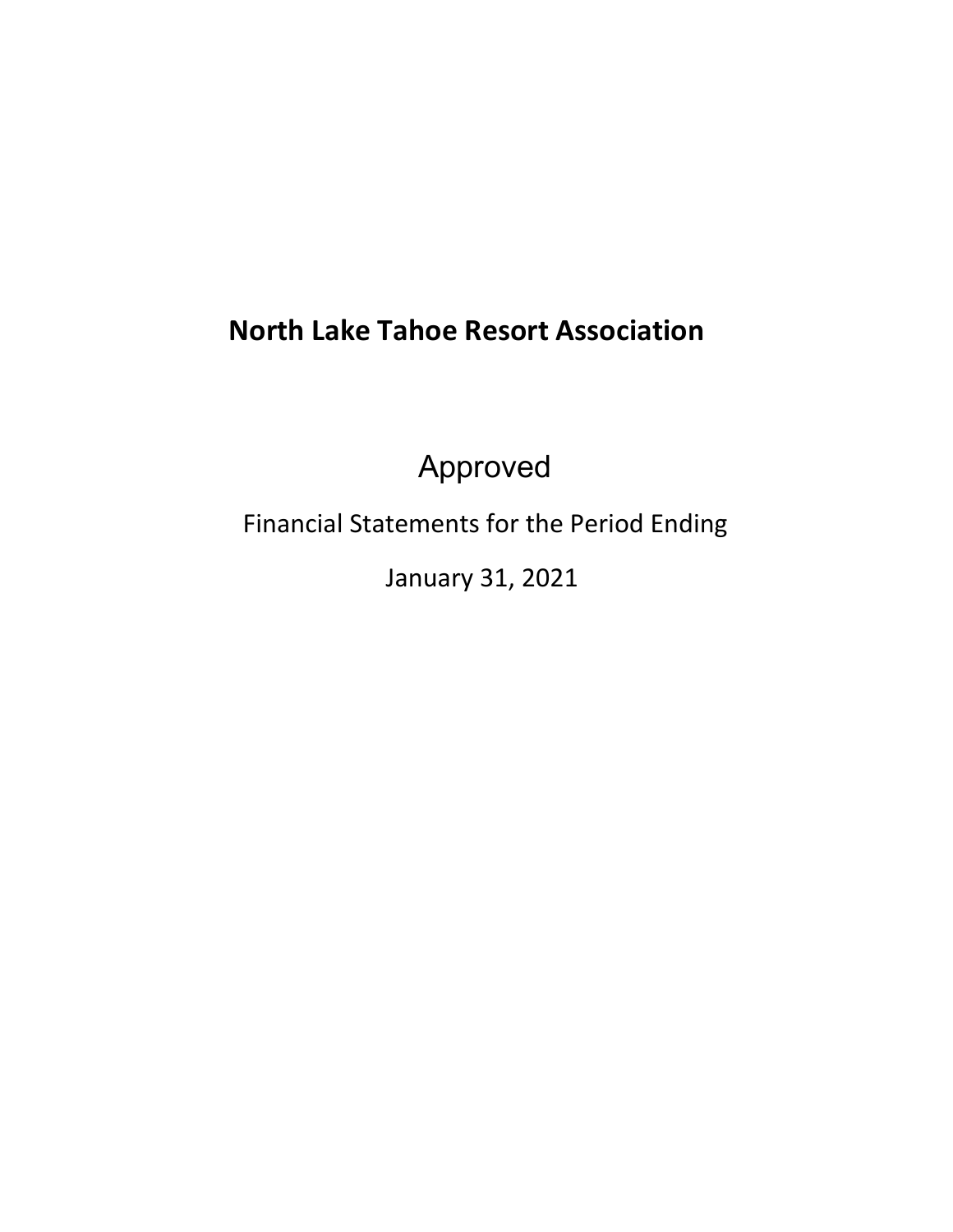**Accrual Basis**

## **North Lake Tahoe Resort Association Balance Sheet**

 **As of January 31, 2021**

|                                            | Jan 31, 21 | Jan 31, 20 | \$ Change | % Change  | Jun 30, 20 |
|--------------------------------------------|------------|------------|-----------|-----------|------------|
| <b>ASSETS</b>                              |            |            |           |           |            |
| <b>Current Assets</b>                      |            |            |           |           |            |
| <b>Checking/Savings</b>                    |            |            |           |           |            |
| 1001-00 · Petty Cash                       | 158        | 184        | (26)      | (14%)     | 158        |
| 1003-00 · Cash - Operations BOTW #6712     | 1,185,906  | 322,912    | 862,994   | 267%      | 565,602    |
| 1007-00 Cash - Payroll BOTW #7421          | 3,353      | 5,502      | (2, 149)  | (39%)     | 3,200      |
| 1008-00 · Marketing Reserve - Plumas       | 50,340     | 50,288     | 52        | 0%        | 50,313     |
| 1009-00 · Cash Flow Reserve - Plumas       | 100,924    | 100,769    | 155       | 0%        | 100,839    |
| 1071-00 · Payroll Reserves BOTW #8163      | 29,582     | 29,582     | 0         | 0%        | 29,582     |
| 1080-00 · Special Events BOTW #1626        | 60,315     | 104,621    | (44, 306) | (42%)     | 86,322     |
| 10950 · Cash in Drawer                     | 619        | 203        | 416       | 205%      | 139        |
| <b>Total Checking/Savings</b>              | 1,431,197  | 614,061    | 817,136   | 133%      | 836,155    |
| <b>Accounts Receivable</b>                 |            |            |           |           |            |
| 1200-00 Quickbooks Accounts Receivable     | 2,500      | 47,690     | (45, 190) | (95%)     | 3,500      |
| 1290-00 A/R - TOT                          | 505,473    | 486,921    | 18,552    | 4%        | 201,387    |
| <b>Total Accounts Receivable</b>           | 507,973    | 534,611    | (26, 638) | (5%)      | 204,887    |
| <b>Other Current Assets</b>                |            |            |           |           |            |
| 1200-99 AR Other                           | 1,179      | 726        | 453       | 62%       | 12,881     |
| 1201-00 Member Accounts Receivable         |            |            |           |           |            |
| 1201-01 Member AR - Member Dues            | 169,330    | 84,295     | 85,035    | 101%      | 35,696     |
| 1201-03 · Member AR - Other                | 1,400      | 4,125      | (2,725)   | (66%)     | 1,040      |
| Total 1201-00 · Member Accounts Receivable | 170,730    | 88,420     | 82,310    | 93%       | 36,736     |
| 1201-02 Allowance for Doubtful Accounts    | (61, 574)  | (2,775)    | (58, 799) | (2, 119%) | (24, 987)  |
| 12100 · Inventory Asset                    |            |            |           |           |            |
| 1210-01 Inventory - Other                  | 0          | 0          | 0         | 0%        | 4,236      |
| 25300 Gift Cards Outstanding               | 18         | 18         | 0         | 0%        | 18         |
| 12100 · Inventory Asset - Other            | 23,270     | 24,316     | (1,046)   | (4%)      | 81,762     |
| Total 12100 · Inventory Asset              | 23,288     | 24,334     | (1,046)   | (4%)      | 86,016     |
| 1299 Receivable from NLTMC                 | 403        | 5,345      | (4,942)   | (92%)     | 0          |
| 1490-00 · Security Deposits                | 1,150      | 1,150      | 0         | 0%        | 1,150      |
| <b>Total Other Current Assets</b>          | 135,176    | 117,200    | 17,976    | 15%       | 111,796    |
| <b>Total Current Assets</b>                | 2,074,346  | 1,265,872  | 808,474   | 64%       | 1,152,838  |
| <b>Fixed Assets</b>                        |            |            |           |           |            |
| 1700-00 · Furniture & Fixtures             | 45,289     | 45,289     | 0         | 0%        | 45,289     |
| 1701-00 Accum. Depr. - Furn & Fix          | (45, 289)  | (45, 289)  | 0         | 0%        | (45, 289)  |
| 1740-00 · Computer Equipment               | 6,799      | 4,270      | 2,529     | 59%       | 4,270      |
| 1741-00 · Accum. Depr. - Computer Equip    | (2, 153)   | (4,269)    | 2,116     | 50%       | (4,270)    |
| 1750-00 Computer Software                  | 20,493     | 20,493     | 0         | 0%        | 20,493     |
| 1751-00 · Accum. Amort. - Software         | (20, 575)  | (19, 911)  | (664)     | (3%)      | (20, 493)  |
| 1770-00 · Leasehold Improvements           | 24,284     | 24,284     | 0         | 0%        | 24,284     |
| 1771-00 · Accum. Amort - Leasehold Impr    | (24, 284)  | (24, 284)  | 0         | 0%        | (24, 284)  |
|                                            |            |            |           |           |            |
| <b>Total Fixed Assets</b>                  | 4,564      | 583        | 3,981     | 683%      | 0          |
| <b>Other Assets</b>                        |            |            |           |           |            |
| 1400-00 · Prepaid Expenses                 |            |            |           |           |            |
| 1410-00 · Prepaid Insurance                | 14,185     | 12,484     | 1,701     | 14%       | 16,326     |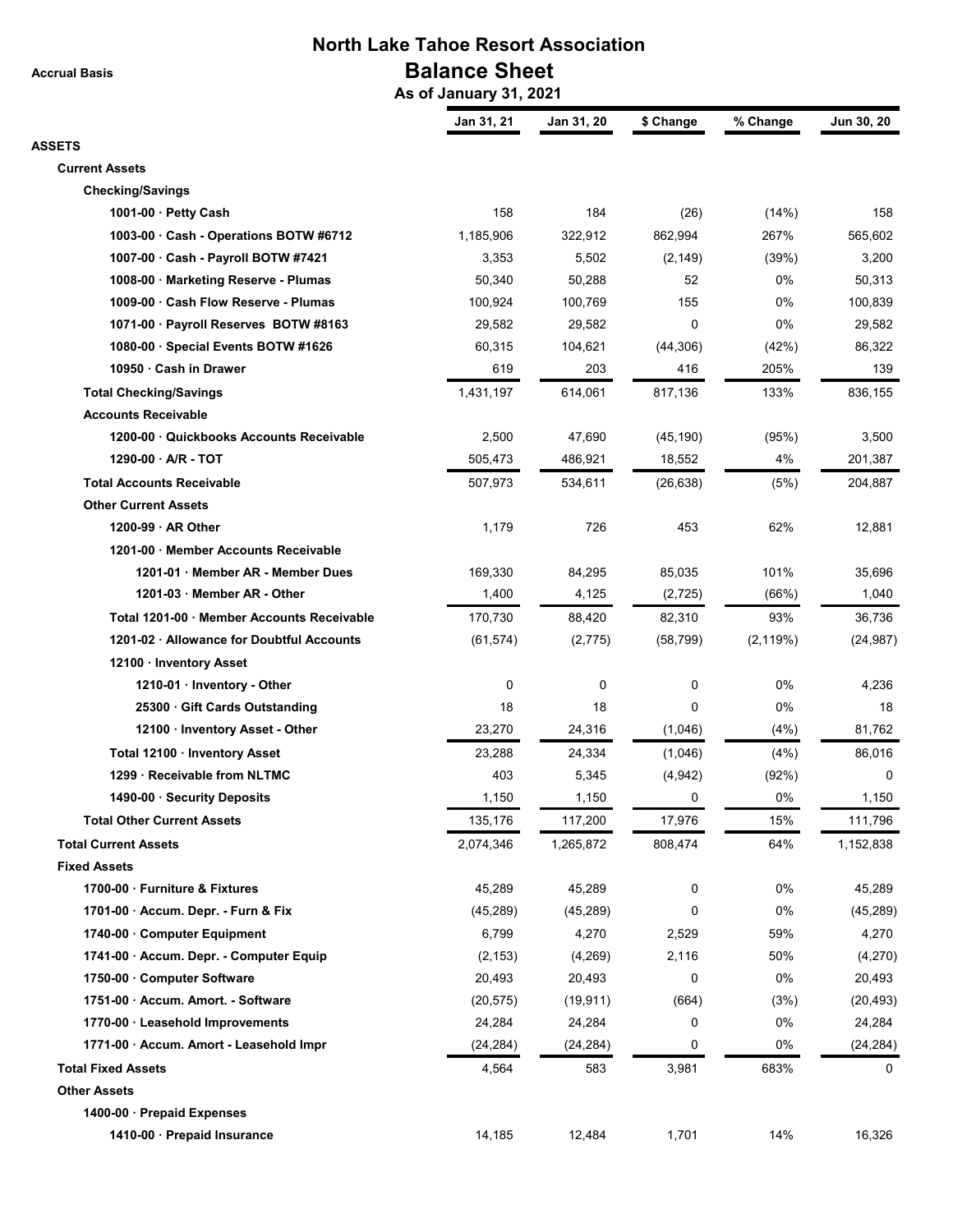| <b>North Lake Tahoe Resort Association</b>    |                        |            |           |           |            |
|-----------------------------------------------|------------------------|------------|-----------|-----------|------------|
| <b>Accrual Basis</b>                          | <b>Balance Sheet</b>   |            |           |           |            |
|                                               | As of January 31, 2021 |            |           |           |            |
|                                               | Jan 31, 21             | Jan 31, 20 | \$ Change | % Change  | Jun 30, 20 |
| 1430-00 · Prepaid 1st Class Postage           | 100                    | 100        | 0         | 0%        | 100        |
| 1400-00 · Prepaid Expenses - Other            | 7,939                  | 5,438      | 2,501     | 46%       | 8,751      |
| Total 1400-00 · Prepaid Expenses              | 22,224                 | 18,022     | 4,202     | 23%       | 25,177     |
| <b>Total Other Assets</b>                     | 22,224                 | 18,022     | 4,202     | 23%       | 25,177     |
| <b>TOTAL ASSETS</b>                           | 2,101,134              | 1,284,477  | 816,657   | 64%       | 1,178,015  |
| <b>LIABILITIES &amp; EQUITY</b>               |                        |            |           |           |            |
| <b>Liabilities</b>                            |                        |            |           |           |            |
| <b>Current Liabilities</b>                    |                        |            |           |           |            |
| <b>Accounts Payable</b>                       |                        |            |           |           |            |
| 2000-00 · Accounts Payable                    | 14,455                 | 59,802     | (45, 347) | (76%)     | 26,683     |
| <b>Total Accounts Payable</b>                 | 14,455                 | 59,802     | (45, 347) | (76%)     | 26,683     |
| <b>Other Current Liabilities</b>              |                        |            |           |           |            |
| 21000 · Salaries/Wages/Payroll Liabilit       |                        |            |           |           |            |
| 2100-00 · Salaries / Wages Payable            | 10,480                 | 11,059     | (579)     | (5%)      | 39,445     |
| 2101-00 · Incentive Payable                   | 69,096                 | 34,359     | 34,737    | 101%      | 88,359     |
| 2102-00 Commissions Payable                   | 1,420                  | 9,734      | (8, 314)  | (85%)     | 3,506      |
| 2120-00 Empl. Federal Tax Payable             | 5,545                  | 5,426      | 119       | 2%        | 1,551      |
| 2175-00 · 401 (k) Plan                        | 2,693                  | 1,894      | 799       | 42%       | 2,626      |
| 2180-00 · Estimated PTO Liability             | 54,845                 | 36,333     | 18,512    | 51%       | 54,845     |
| Total 21000 · Salaries/Wages/Payroll Liabilit | 144,079                | 98,805     | 45,274    | 46%       | 190,332    |
| 2190-00 Sales and Use Tax Payable             |                        |            |           |           |            |
| 2195-00 · Use Tax Payable                     | 0                      | 10         | (10)      | $(100\%)$ | 0          |
| 25500 · * Sales Tax Payable                   | 225                    | 367        | (142)     | (39%)     | 1,374      |
| Total 2190-00 · Sales and Use Tax Payable     | 225                    | 377        | (152)     | (40%)     | 1,374      |
| 2250-00 Accrued Expenses                      | 15,132                 | 0          | 15,132    | 100%      | 73,722     |
| 2300-00 · Marketing Cooperative Liabili       | 0                      | 2,050      | (2,050)   | $(100\%)$ | 6,073      |
| 2400-11 · Deferred Revenue - Marketing        | 0                      | 37,000     | (37,000)  | $(100\%)$ | $\Omega$   |
| 2400-60 · Deferred Revenue- Member Dues       | 95,868                 | 92,631     | 3,237     | 3%        | 28,890     |
| 2500-00 Deferred Revenue - TMBC               | 1,290                  | 1,680      | (390)     | (23%)     | 1,290      |
| 2700-00 Deferred Rev. County                  | 525,305                | 350,305    | 175,000   | 50%       | 0          |
| 2900-00 Due To/From County of Placer          | 384,939                | 19,871     | 365,068   | 1,837%    | 384,939    |
| <b>Total Other Current Liabilities</b>        | 1,166,838              | 602,719    | 564,119   | 94%       | 686,620    |
| <b>Total Current Liabilities</b>              | 1,181,293              | 662,521    | 518,772   | 78%       | 713,303    |
| <b>Total Liabilities</b>                      | 1,181,293              | 662,521    | 518,772   | 78%       | 713,303    |
| <b>Equity</b>                                 |                        |            |           |           |            |
| 32000 Unrestricted Net Assets                 | (10, 145)              | (17,007)   | 6,862     | 40%       | (17,007)   |
| 3300-11 Designated Marketing Reserve          | 324,590                | 308,202    | 16,388    | 5%        | 324,590    |
| 3301 · Cash Flow Reserve                      | 100,248                | 100,248    | 0         | 0%        | 100,248    |
| 3302 · Marketing Cash Reserve                 | 50,018                 | 50,018     | 0         | 0%        | 50,018     |
| <b>Net Income</b>                             | 455,129                | 180,492    | 274,637   | 152%      | 6,862      |
| <b>Total Equity</b>                           | 919,840                | 621,953    | 297,887   | 48%       | 464,711    |
| <b>TOTAL LIABILITIES &amp; EQUITY</b>         | 2,101,134              | 1,284,477  | 816,657   | 64%       | 1,178,015  |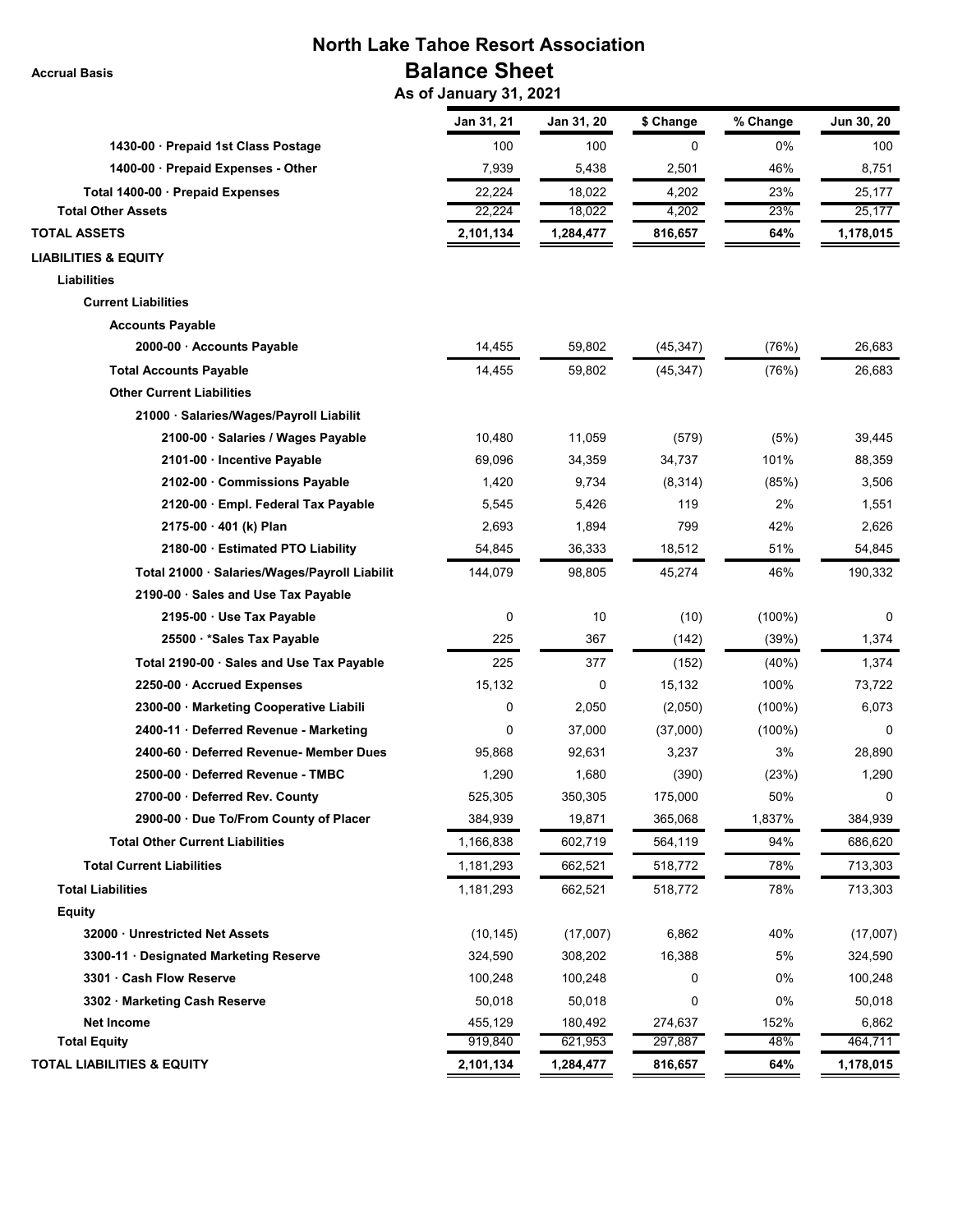| <b>Accrual Basis</b>                                                                                                                                                                                                                                                                | <b>All Departments</b>                                             |                                                                   |                                                                      |                                                                  |                                                                        |                                                                             |                                                                  |
|-------------------------------------------------------------------------------------------------------------------------------------------------------------------------------------------------------------------------------------------------------------------------------------|--------------------------------------------------------------------|-------------------------------------------------------------------|----------------------------------------------------------------------|------------------------------------------------------------------|------------------------------------------------------------------------|-----------------------------------------------------------------------------|------------------------------------------------------------------|
|                                                                                                                                                                                                                                                                                     | <b>Jan 21</b>                                                      | <b>Budget</b>                                                     | \$ Over Budget                                                       | Jul '20 - Jan                                                    | <b>YTD Budget</b>                                                      | \$ Over Budget                                                              | Annual Bud                                                       |
| <b>Ordinary Income/Expense</b>                                                                                                                                                                                                                                                      |                                                                    |                                                                   |                                                                      |                                                                  |                                                                        |                                                                             |                                                                  |
| Income<br>4050-00 County of Placer TOT Funding<br>4200-00 · Membership Dues Revenue<br>4250-00 · Revenues-Membership Activities<br>4250-01 · Community Awards                                                                                                                       | 505,473<br>12,012                                                  | 547.873<br>10,417                                                 | (42, 400)<br>1,595                                                   | 2,001,346<br>80,586                                              | 2,063,997<br>72,917                                                    | (62, 651)<br>7,670                                                          | 4,043,867<br>125,000                                             |
| 4250-04 · Silent Auction                                                                                                                                                                                                                                                            | 0                                                                  | 0                                                                 | 0                                                                    | 0                                                                | 0                                                                      | $\mathbf 0$                                                                 | 19,000                                                           |
| 4250-05 · Sponsorships<br>4250-01 · Community Awards - Other                                                                                                                                                                                                                        | 0<br>0                                                             | 0<br>0                                                            | 0<br>0                                                               | 0<br>0                                                           | 0<br>0                                                                 | 0<br>$\mathbf 0$                                                            | 19,000<br>20,000                                                 |
| Total 4250-01 · Community Awards                                                                                                                                                                                                                                                    | 0                                                                  | $\mathbf 0$                                                       | $\mathbf 0$                                                          | $\pmb{0}$                                                        | $\mathbf 0$                                                            | $\mathbf 0$                                                                 | 58,000                                                           |
| 4250-02 · Chamber Events                                                                                                                                                                                                                                                            | 0                                                                  | $\mathbf 0$                                                       | $\pmb{0}$                                                            | 0                                                                | 1,500                                                                  | (1,500)                                                                     | 6,000                                                            |
| 4250-03 · Summer/Winter Rec Luncheon<br>4251-00 · Tues AM Breakfast Club<br>4251-01 · Tues AM Breakfast Club Sponsors                                                                                                                                                               | 0<br>0                                                             | $\mathbf 0$<br>200                                                | $\mathbf 0$<br>(200)                                                 | $\mathbf 0$<br>0                                                 | 1,500<br>800                                                           | (1,500)<br>(800)                                                            | 2,500<br>2,000                                                   |
| 4251-00 · Tues AM Breakfast Club - Other                                                                                                                                                                                                                                            | 0                                                                  | 450                                                               | (450)                                                                | 0                                                                | 1,250                                                                  | (1,250)                                                                     | 4,000                                                            |
| Total 4251-00 · Tues AM Breakfast Club                                                                                                                                                                                                                                              | 0                                                                  | 650                                                               | (650)                                                                | $\mathbf 0$                                                      | 2,050                                                                  | (2,050)                                                                     | 6,000                                                            |
| 4250-00 · Revenues-Membership Activities - Other                                                                                                                                                                                                                                    | 0                                                                  | $\pmb{0}$                                                         | $\mathbf 0$                                                          | 2,650                                                            | $\mathbf 0$                                                            | 2,650                                                                       | 0                                                                |
| Total 4250-00 · Revenues-Membership Activities                                                                                                                                                                                                                                      | $\mathbf 0$                                                        | 650                                                               | (650)                                                                | 2,650                                                            | 5,050                                                                  | (2,400)                                                                     | 72,500                                                           |
| 4253-00 · Revenue-Other<br>46000 · Merchandise Sales                                                                                                                                                                                                                                | $\mathbf 0$                                                        | 0                                                                 | 0                                                                    | 1,525                                                            | 0                                                                      | 1,525                                                                       | 2,500                                                            |
| 4502-00 · Non-Retail VIC income<br>4504-00 · Retail Revenue - Other<br>46000 · Merchandise Sales - Other                                                                                                                                                                            | 141<br>U<br>2,964                                                  | $\mathbf 0$<br>$\Omega$<br>3,500                                  | 141<br><sup>n</sup><br>(536)                                         | 1,555<br>560<br>59,736                                           | 0<br>$\Omega$<br>51,000                                                | 1,555<br>560<br>8,736                                                       | 0<br>0<br>85,000                                                 |
| Total 46000 · Merchandise Sales                                                                                                                                                                                                                                                     | 3,105                                                              | 3,500                                                             | (395)                                                                | 61,851                                                           | 51,000                                                                 | 10,851                                                                      | 85,000                                                           |
| 4720-00 · Miscellaneous                                                                                                                                                                                                                                                             | 0                                                                  | 0                                                                 | 0                                                                    | 4,193                                                            | 0                                                                      | 4,193                                                                       | 0                                                                |
| <b>Total Income</b>                                                                                                                                                                                                                                                                 | 520,591                                                            | 562,440                                                           | (41, 849)                                                            | 2,152,151                                                        | 2,192,964                                                              | (40, 813)                                                                   | 4,328,867                                                        |
| <b>Gross Profit</b>                                                                                                                                                                                                                                                                 | 520,591                                                            | 562,440                                                           | (41, 849)                                                            | 2,152,151                                                        | 2,192,964                                                              | (40, 813)                                                                   | 4,328,867                                                        |
| <b>Expense</b>                                                                                                                                                                                                                                                                      |                                                                    |                                                                   |                                                                      |                                                                  |                                                                        |                                                                             |                                                                  |
| 5000-00 · Salaries & Wages<br>5010-00 · Sales Commissions<br>5020-00 $\cdot$ P/R - Tax Expense<br>5030-00 · P/R - Health Insurance Expense<br>5040-00 · P/R - Workmans Comp<br>5060-00 $\cdot$ 401 (k)<br>5070-00 Other Benefits and Expenses<br>5000-00 · Salaries & Wages - Other | $\mathbf 0$<br>10,324<br>10,298<br>1,356<br>2,473<br>571<br>80,560 | $\mathbf 0$<br>7,049<br>11,750<br>1,128<br>3,308<br>428<br>94,593 | $\mathbf 0$<br>3,275<br>(1, 452)<br>228<br>(835)<br>143<br>(14, 033) | 2,106<br>43,476<br>70,485<br>6,246<br>12,609<br>2,634<br>583,127 | $\mathbf 0$<br>49,342<br>82,250<br>7,894<br>23,158<br>2,995<br>662,154 | 2,106<br>(5,866)<br>(11, 765)<br>(1,648)<br>(10, 549)<br>(361)<br>(79, 027) | 0<br>84,586<br>141,000<br>13,532<br>39,700<br>5,135<br>1,135,121 |
| Total 5000-00 · Salaries & Wages                                                                                                                                                                                                                                                    | 105,581                                                            | 118,256                                                           | (12, 675)                                                            | 720,683                                                          | 827,793                                                                | (107, 110)                                                                  | 1,419,074                                                        |
| $5100-00 \cdot$ Rent<br>$5110-00 \cdot$ Utilities<br>5140-00 · Repairs & Maintenance<br>5150-00 · Office - Cleaning<br>5100-00 · Rent - Other                                                                                                                                       | 1,133<br>1,195<br>725<br>13,554                                    | 1,017<br>888<br>1,058<br>12,819                                   | 116<br>307<br>(333)<br>735                                           | 6,083<br>3,227<br>4,075<br>93,610                                | 6,792<br>6,218<br>7,408<br>88,705                                      | (709)<br>(2,991)<br>(3, 333)<br>4,905                                       | 11,655<br>10,660<br>12,700<br>152,798                            |
| Total 5100-00 · Rent                                                                                                                                                                                                                                                                | 16,607                                                             | 15,782                                                            | 825                                                                  | 106,995                                                          | 109,123                                                                | (2, 128)                                                                    | 187,813                                                          |
| 5310-00 · Telephone<br>5320-00 · Telephone                                                                                                                                                                                                                                          | 1,349                                                              | 1,924                                                             | (575)                                                                | 15,138                                                           | 13,468                                                                 | 1,670                                                                       | 23,088                                                           |
| Total 5310-00 · Telephone                                                                                                                                                                                                                                                           | 1,349                                                              | 1,924                                                             | (575)                                                                | 15,138                                                           | 13,468                                                                 | 1,670                                                                       | 23,088                                                           |
| 5420-00 · Mail - USPS                                                                                                                                                                                                                                                               | 0                                                                  | 127                                                               | (127)                                                                | 531                                                              | 887                                                                    | (356)                                                                       | 1,520                                                            |
| 5510-00 · Insurance/Bonding<br>$5520-00 \cdot$ Supplies                                                                                                                                                                                                                             | 1,149                                                              | 1,692                                                             | (543)                                                                | 7,397                                                            | 11,842                                                                 | (4, 445)                                                                    | 20,300                                                           |
| 5525-00 · Supplies- Computer<br>5520-00 · Supplies - Other                                                                                                                                                                                                                          | 1,979<br>3,165                                                     | 287<br>7,598                                                      | 1,693<br>(4, 433)                                                    | 3,589<br>9,513                                                   | 2,007<br>53,185                                                        | 1,583<br>(43, 672)                                                          | 3,440<br>91,174                                                  |
| Total 5520-00 · Supplies                                                                                                                                                                                                                                                            | 5,145                                                              | 7,885                                                             | (2,740)                                                              | 13,102                                                           | 55,192                                                                 | (42,089)                                                                    | 94,614                                                           |
| 5610-00 Depreciation<br>5700-00 · Equipment Support & Maintenance<br>5710-00 · Taxes, Licenses & Fees<br>5740-00 · Equipment Rental/Leasing<br>5800-00 · Training Seminars<br>5850-00 · Artist of Month - Commissions                                                               | 83<br>2,322<br>2,640<br>365<br>0<br>$\mathbf 0$                    | 0<br>2,267<br>1,025<br>969<br>1,667<br>250                        | 83<br>55<br>1,615<br>(604)<br>(1,667)<br>(250)                       | 388<br>18,771<br>7,806<br>3,022<br>66<br>1,010                   | 0<br>15,867<br>7,175<br>6,784<br>11,667<br>1,750                       | 388<br>2,905<br>631<br>(3,762)<br>(11,601)<br>(740)                         | 0<br>27,200<br>12,300<br>11,630<br>22,000<br>3,000               |
| 5900-00 · Professional Fees<br>5910-00 · Professional Fees - Attorneys<br>5920-00 · Professional Fees - Accountant<br>5921-00 · Professional Fees - Other                                                                                                                           | 260<br>0<br>0                                                      | 750<br>$\Omega$<br>13,750                                         | (490)<br>O<br>(13, 750)                                              | 1,860<br>21,800<br>31,200                                        | 5,250<br>26,000<br>63,250                                              | (3,390)<br>(4,200)<br>(32,050)                                              | 9,000<br>26,000<br>134,000                                       |
| Total 5900-00 · Professional Fees                                                                                                                                                                                                                                                   | 260                                                                | 14,500                                                            | (14, 240)                                                            | 54,860                                                           | 94,500                                                                 | (39, 640)                                                                   | 169,000                                                          |
| 5941-00 · Research & Planning                                                                                                                                                                                                                                                       | 0                                                                  | 11,250                                                            | (11, 250)                                                            | 0                                                                | 28,750                                                                 | (28, 750)                                                                   | 55,000                                                           |
| $6020-00 \cdot$ Programs<br>6016-00 · Special Event Partnership<br>6018-00 · Business Assoc. Grants                                                                                                                                                                                 | 10<br>0                                                            | 2,500<br>0                                                        | (2, 490)<br>0                                                        | 141<br>0                                                         | 8,750<br>0                                                             | (8,609)<br>0                                                                | 50,000<br>30,000                                                 |
| Total 6020-00 · Programs                                                                                                                                                                                                                                                            | 10                                                                 | 2,500                                                             | (2, 490)                                                             | 141                                                              | 8,750                                                                  | (8,609)                                                                     | 80,000                                                           |

6420-00 · Events 6420-01 · Sponsorships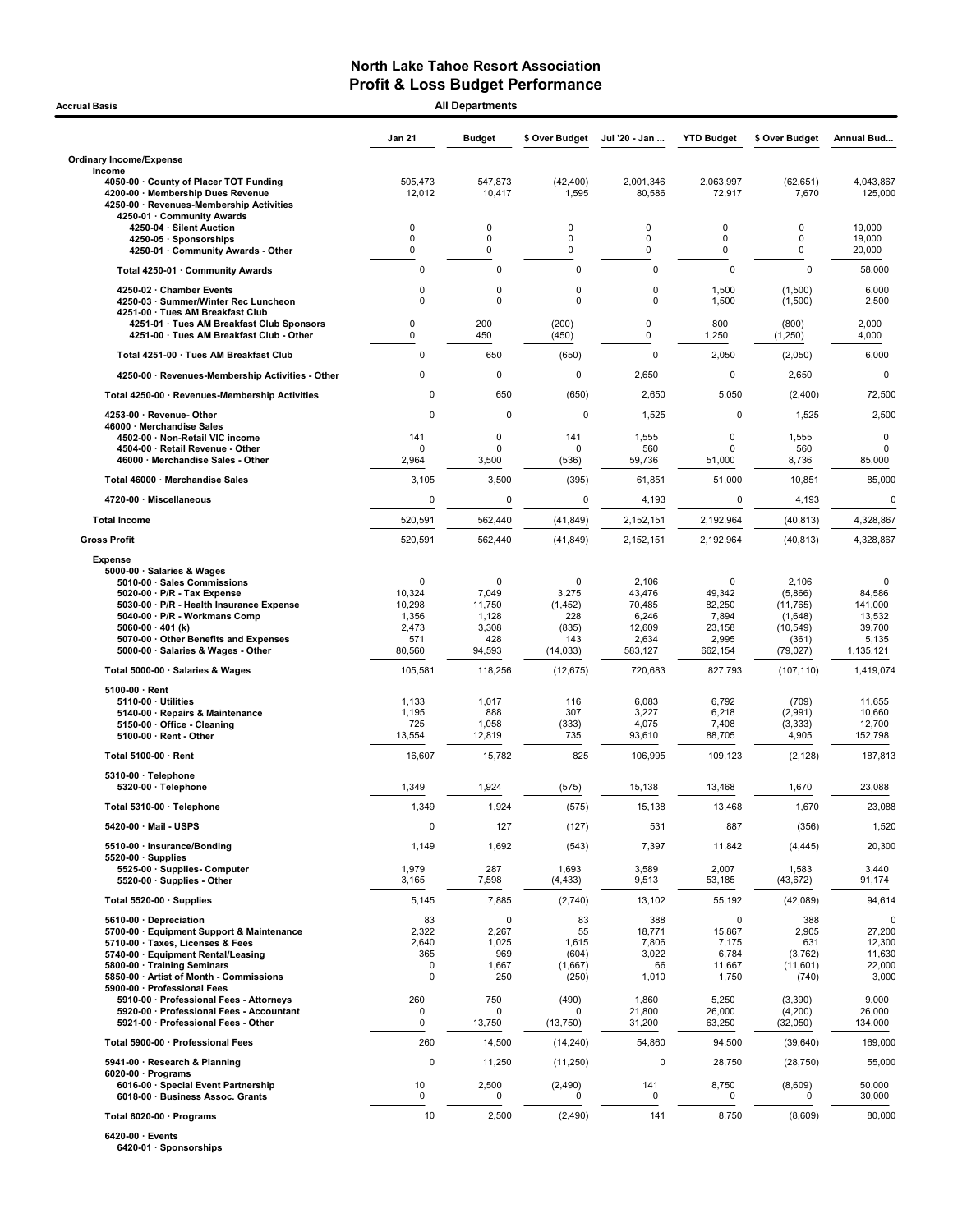Accrual Basis **Accrual Basis All Departments** 

|                                                                                      | Jan 21              | <b>Budget</b>           | \$ Over Budget          | Jul '20 - Jan              | <b>YTD Budget</b>  | \$ Over Budget       | Annual Bud         |
|--------------------------------------------------------------------------------------|---------------------|-------------------------|-------------------------|----------------------------|--------------------|----------------------|--------------------|
| 6421-01 · 4th of July Fireworks                                                      | 0                   | 0                       | 0                       | 0                          | 0                  | 0                    | 20,000             |
| 6421-04 · Broken Arrow Skyrace                                                       | 0                   | $\mathbf 0$             | 0                       | 0                          | 0                  | $\mathbf 0$          | 25,400             |
| $6421-06 \cdot$ Spartan                                                              | 0                   | $\mathbf 0$             | 0                       | 0                          | 0                  | $\mathbf 0$          | 180,900            |
| 6421-07 · Tahoe Lacrosse Tournament                                                  | $\Omega$            | $\mathbf 0$             | $\Omega$                | 0                          | 0                  | $\Omega$             | 6,000              |
| 6421-10 · WinterWonderGrass - Tahoe                                                  | 0                   | 24,400                  | (24, 400)               | 0                          | 24,400             | (24, 400)            | 24,400             |
| 6421-17 · Enduro                                                                     | 0<br>$\Omega$       | $\Omega$<br>$\mathbf 0$ | 0<br>$\mathbf 0$        | 0                          | 0                  | $\mathbf 0$          | 31,500             |
| 6420-01 · Sponsorships - Other<br>Total 6420-01 · Sponsorships                       | 0                   | 24,400                  | (24, 400)               | 0<br>$\mathbf 0$           | 0<br>24,400        | 0                    | 240,800<br>529,000 |
| 6421-00 · New Event Development                                                      | 0                   | 5,000                   | (5,000)                 | 4,000                      | 7,500              | (24, 400)<br>(3,500) | 30,000             |
| 6424-00 · Event Operation Expenses                                                   | 0                   | 500                     | (500)                   | 0                          | 2,000              | (2,000)              | 6,000              |
| Total 6420-00 · Events                                                               | 0                   | 29,900                  | (29,900)                | 4,000                      | 33,900             | (29,900)             | 565,000            |
| 6423-00 · Membership Activities                                                      |                     |                         |                         |                            |                    |                      |                    |
| 6434-00 Community Awards Dinner                                                      | 0<br>0              | 0<br>$\mathbf 0$        | $\mathbf 0$<br>$\Omega$ | 295<br>$\mathbf 0$         | $\mathbf 0$<br>500 | 295                  | 28,000             |
| 6436-00 · Membership - Wnt/Sum Rec Lunch<br>6437-00 · Tuesday Morning Breakfast Club | $\Omega$            | 338                     | (338)                   | $\Omega$                   | 938                | (500)<br>(938)       | 1,000<br>3,000     |
| 6442-00 · Public Relations/Website                                                   | 933                 | 417                     | 516                     | 4,667                      | 2,917              | 1,750                | 5,000              |
| 6423-00 · Membership Activities - Other                                              | 0                   | 417                     | (417)                   | 915                        | 2,917              | (2,002)              | 5,000              |
| Total 6423-00 · Membership Activities                                                | 933                 | 1,171                   | (238)                   | 5,877                      | 7,271              | (1, 394)             | 42,000             |
| 6730-00 · Marketing Cooperative/Media                                                | 185,043             | 303,111                 | (118,068)               | 546,253                    | 664,321            | (118,068)            | 1,000,000          |
| 6740-00 · Media/Collateral/Production                                                | 0                   | 1,667                   | (1,667)                 | 0                          | 11,667             | (11, 667)            | 20,000             |
| 6742-00 · Non-NLT Co-Op Marketing Program                                            | 245                 | 23,000                  | (22, 755)               | 2,277                      | 117,000            | (114, 723)           | 232,000            |
| 6743-00 · BACC Marketing Programs                                                    |                     |                         |                         |                            |                    |                      |                    |
| 6743-01 · Year Round Shopping Campaign                                               | 59                  | 1,000                   | (941)                   | 13,409                     | 5,000              | 8,409                | 10,000             |
| 6743-03 · Winter Lakeside Campaign                                                   | $\mathbf 0$         | 1,000                   | (1,000)                 | $\mathbf 0$                | 5,000              | (5,000)              | 10,000             |
| 6743-04 · Summerlong Music Campaign<br>6743-05 · Summer Mountain Campaign            | 0<br>$\mathbf 0$    | 1,000<br>1,000          | (1,000)<br>(1,000)      | $\mathbf 0$<br>$\mathbf 0$ | 5,000<br>5,000     | (5,000)<br>(5,000)   | 10,000<br>10,000   |
| 6743-06 · COVID Summer Recovery Campaign                                             | $\mathsf{O}\xspace$ | 4,000                   | (4,000)                 | $\mathbf 0$                | 20,000             | (20,000)             | 40,000             |
| 6743-07 · Winter Regional Campaign                                                   | 0                   | 0                       | $\mathbf 0$             | 18,027                     | 0                  | 18,027               | $\mathbf 0$        |
| Total 6743-00 · BACC Marketing Programs                                              | 59                  | 8,000                   | (7, 941)                | 31,436                     | 40,000             | (8, 564)             | 80,000             |
| 7500-00 · Trade Shows/Travel                                                         | 0                   | 1,250                   | (1,250)                 | 395                        | 8,750              | (8, 355)             | 15,000             |
| 8100-00 · Cost of Goods Sold<br>51100 · Freight and Shipping Costs                   | 9                   | 125                     | (116)                   | 1,020                      | 875                | 145                  | 1,500              |
| 59900 · POS Inventory Adjustments                                                    | 105                 | $\mathbf 0$             | 105                     | 583                        | 0                  | 583                  | $\mathbf 0$        |
| 8100-01 · CGS - Other                                                                | 98                  | $\mathbf 0$             | 98                      | 98                         | 0                  | 98                   | $\mathbf 0$        |
| 8100-00 · Cost of Goods Sold - Other                                                 | 1,558               | 1,565                   | (7)                     | 31,762                     | 22,797             | 8,965                | 38,000             |
| Total 8100-00 · Cost of Goods Sold                                                   | 1,769               | 1,690                   | 80                      | 33,463                     | 23,672             | 9,791                | 39,500             |
| 8200-00 · Associate Relations                                                        | 0                   | 135                     | (135)                   | 2,014                      | 924                | 1,090                | 1,600              |
| 8300-00 · Board Functions                                                            | 0                   | 500                     | (500)                   | 2,244                      | 4,500              | (2, 256)             | 7,000              |
| 8500-00 · Credit Card Fees                                                           | 163                 | 165                     | (1)                     | 2,599                      | 2,397              | 202                  | 5,850              |
| 8600-00 · Additional Opportunites                                                    | 985                 | 10,000                  | (9,015)                 | 72,303                     | 70,000             | 2,303                | 120,000            |
| 8700-00 · Automobile Expenses<br>8750-00 · Meals/Meetings                            | 136<br>69           | 466<br>763              | (330)<br>(694)          | 1,603<br>330               | 3,122<br>5,088     | (1,519)              | 5,450<br>8,900     |
| 8810-00 · Dues & Subscriptions                                                       | 1,006               | 1,513                   | (507)                   | 4,953                      | 10,334             | (4, 757)<br>(5,381)  | 17,900             |
| 8910-00 · Travel                                                                     | 0                   | $\Omega$                | 0                       | 0                          | $\mathbf 0$        | 0                    | 12,600             |
| 8920-00 · Bad Debt                                                                   | 37,107              | 0                       | 37,107                  | 37,479                     | $\mathbf 0$        | 37,479               | 0                  |
| <b>Total Expense</b>                                                                 | 363,025             | 563,421                 | (200, 396)              | 1,697,135                  | 2,196,492          | (499, 357)           | 4,299,338          |
| <b>Net Ordinary Income</b>                                                           | 157,565             | (982)                   | 158,547                 | 455.016                    | (3,528)            | 458,544              | 29,529             |
| <b>Other Income/Expense</b>                                                          |                     |                         |                         |                            |                    |                      |                    |
| Other Income<br>4700-00 · Revenues- Interest & Investment                            | 15                  | 0                       | 15                      | 113                        | 0                  | 113                  | 0                  |
| <b>Total Other Income</b>                                                            | 15                  | $\pmb{0}$               | 15                      | 113                        | $\mathbf 0$        | 113                  | 0                  |
| <b>Other Expense</b><br>8990-00 · Allocated                                          | 0                   | 0                       | 0                       | 0                          | (0)                | 0                    | $\mathbf 0$        |
| <b>Total Other Expense</b>                                                           | 0                   | $\pmb{0}$               | 0                       | $\mathbf 0$                | (0)                | $\pmb{0}$            | $\mathbf 0$        |
| <b>Net Other Income</b>                                                              | 15                  | 0                       | 15                      | 113                        | 0                  | 113                  | (0)                |
| Net Income                                                                           | 157,580             | (982)                   | 158,562                 | 455,129                    | (3, 528)           | 458,657              | 29,529             |
|                                                                                      |                     |                         |                         |                            |                    |                      |                    |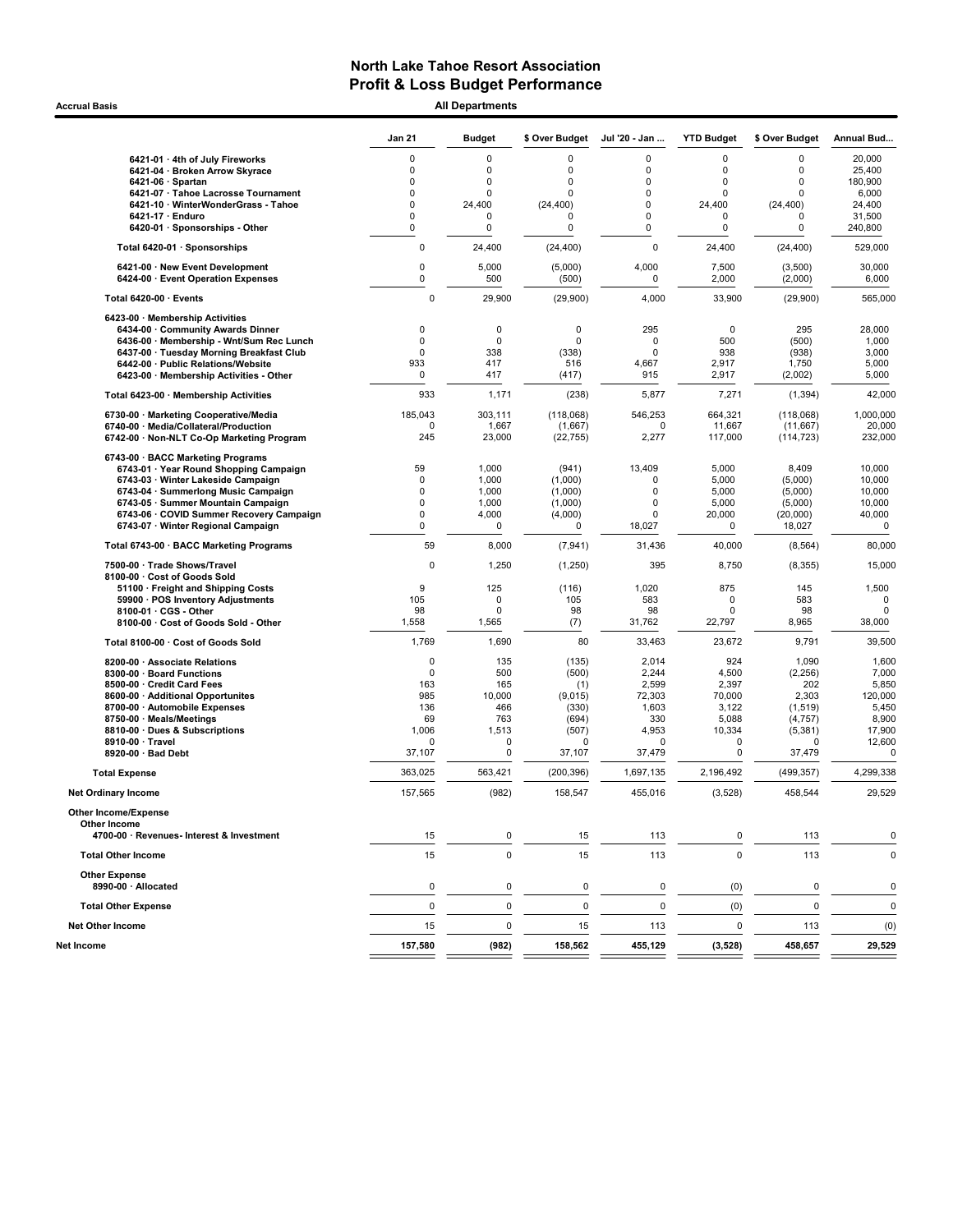## North Lake Tahoe Resort Association Profit & Loss Prev Year Comparison

.<br>1202 July 2020 through January 2021 حديث المستخدمة July 2020 through January 2021

|                                                                                                                                                                                                                                                                                                                                               | Jul '20 - Jan 21                                                      | Jul '19 - Jan 20                                                       | \$ Change                                                             | % Change                                                 |
|-----------------------------------------------------------------------------------------------------------------------------------------------------------------------------------------------------------------------------------------------------------------------------------------------------------------------------------------------|-----------------------------------------------------------------------|------------------------------------------------------------------------|-----------------------------------------------------------------------|----------------------------------------------------------|
| Ordinary Income/Expense<br>Income                                                                                                                                                                                                                                                                                                             |                                                                       |                                                                        |                                                                       |                                                          |
| 4050-00 · County of Placer TOT Funding<br>4200-00 · Membership Dues Revenue<br>4250-00 · Revenues-Membership Activities<br>4251-00 · Tues AM Breakfast Club                                                                                                                                                                                   | 2,001,346<br>80,586                                                   | 2,306,693<br>78,445                                                    | (305, 347)<br>2,141                                                   | (13)%<br>3%                                              |
| 4251-01 · Tues AM Breakfast Club Sponsors<br>4251-00 · Tues AM Breakfast Club - Other                                                                                                                                                                                                                                                         | 0<br>0                                                                | 3,325<br>3,480                                                         | (3,325)<br>(3,480)                                                    | (100)%<br>(100)%                                         |
| Total 4251-00 · Tues AM Breakfast Club                                                                                                                                                                                                                                                                                                        | $\mathbf 0$                                                           | 6,805                                                                  | (6,805)                                                               | (100)%                                                   |
| 4250-00 · Revenues-Membership Activities - Other                                                                                                                                                                                                                                                                                              | 2,650                                                                 | 5,936                                                                  | (3,286)                                                               | (55)%                                                    |
| Total 4250-00 · Revenues-Membership Activities                                                                                                                                                                                                                                                                                                | 2,650                                                                 | 12,741                                                                 | (10,091)                                                              | (79)%                                                    |
| 4253-00 · Revenue- Other<br>4350-00 · Special Events (Marketing)<br>4600-00 Commissions                                                                                                                                                                                                                                                       | 1,525<br>0                                                            | 1,000<br>0                                                             | 525<br>0                                                              | 53%<br>0%                                                |
| 4601-00 · Commissions - South Shore<br>4600-00 · Commissions - Other                                                                                                                                                                                                                                                                          | 0<br>$\mathbf 0$                                                      | 10,138<br>34,545                                                       | (10, 138)<br>(34, 545)                                                | (100)%<br>(100)%                                         |
| Total 4600-00 · Commissions                                                                                                                                                                                                                                                                                                                   | $\mathbf 0$                                                           | 44,684                                                                 | (44, 684)                                                             | (100)%                                                   |
| 46000 · Merchandise Sales<br>4502-00 · Non-Retail VIC income<br>4504-00 · Retail Revenue - Other<br>46000 · Merchandise Sales - Other                                                                                                                                                                                                         | 1,555<br>560<br>59,736                                                | 6.836<br>0<br>67,575                                                   | (5,281)<br>560<br>(7,839)                                             | (77)%<br>100%<br>(12)%                                   |
| Total 46000 · Merchandise Sales                                                                                                                                                                                                                                                                                                               | 61,851                                                                | 74,411                                                                 | (12, 560)                                                             | (17)%                                                    |
| 4720-00 · Miscellaneous                                                                                                                                                                                                                                                                                                                       | 4,193                                                                 | 0                                                                      | 4,193                                                                 | 100%                                                     |
| <b>Total Income</b>                                                                                                                                                                                                                                                                                                                           | 2,152,151                                                             | 2,517,973                                                              | (365, 822)                                                            | (15)%                                                    |
| <b>Cost of Goods Sold</b><br>52900 · Purchases - Resale Items                                                                                                                                                                                                                                                                                 | 0                                                                     | 0                                                                      | $\mathbf 0$                                                           | 0%                                                       |
| <b>Total COGS</b>                                                                                                                                                                                                                                                                                                                             | $\Omega$                                                              | $\mathbf 0$                                                            | $\Omega$                                                              | 0%                                                       |
| <b>Gross Profit</b>                                                                                                                                                                                                                                                                                                                           | 2,152,151                                                             | 2,517,973                                                              | (365, 822)                                                            | (15)%                                                    |
| <b>Expense</b><br>5000-00 · Salaries & Wages<br>5000-01 · In-Market Administration<br>5010-00 · Sales Commissions<br>$5020-00 \cdot P/R$ - Tax Expense<br>5030-00 · P/R - Health Insurance Expense<br>5040-00 · P/R - Workmans Comp<br>5060-00 $\cdot$ 401 (k)<br>5070-00 · Other Benefits and Expenses<br>5000-00 · Salaries & Wages - Other | 0<br>2,106<br>43,476<br>70,485<br>6,246<br>12,609<br>2,634<br>583,127 | 0<br>15,302<br>43,938<br>75,788<br>5,829<br>20,304<br>2,109<br>484,742 | 0<br>(13, 197)<br>(462)<br>(5,303)<br>416<br>(7,694)<br>526<br>98,385 | 0%<br>(86)%<br>(1)%<br>(7)%<br>7%<br>(38)%<br>25%<br>20% |
| Total 5000-00 · Salaries & Wages                                                                                                                                                                                                                                                                                                              | 720,683                                                               | 648,012                                                                | 72,671                                                                | 11%                                                      |
| $5100-00 \cdot$ Rent<br>$5110-00 \cdot$ Utilities<br>5140-00 · Repairs & Maintenance<br>5150-00 · Office - Cleaning<br>$5100-00 \cdot$ Rent - Other                                                                                                                                                                                           | 6,083<br>3,227<br>4,075<br>93,610                                     | 6,113<br>4,423<br>5,000<br>91,427                                      | (30)<br>(1, 196)<br>(925)<br>2,183                                    | (1)%<br>(27)%<br>(19)%<br>2%                             |
| Total 5100-00 · Rent                                                                                                                                                                                                                                                                                                                          | 106,995                                                               | 106,963                                                                | 32                                                                    | 0%                                                       |
| 5310-00 · Telephone<br>5320-00 · Telephone                                                                                                                                                                                                                                                                                                    | 15,138                                                                | 13,305                                                                 | 1,832                                                                 | 14%                                                      |
| Total 5310-00 · Telephone                                                                                                                                                                                                                                                                                                                     | 15,138                                                                | 13,305                                                                 | 1,832                                                                 | 14%                                                      |
| 5420-00 · Mail - USPS                                                                                                                                                                                                                                                                                                                         | 531                                                                   | 1,017                                                                  | (486)                                                                 | (48)%                                                    |
| 5510-00 · Insurance/Bonding<br>$5520-00 \cdot$ Supplies                                                                                                                                                                                                                                                                                       | 7,397                                                                 | 9,135                                                                  | (1,738)                                                               | (19)%                                                    |
| 5525-00 · Supplies- Computer<br>5520-00 · Supplies - Other                                                                                                                                                                                                                                                                                    | 3,589<br>9,513                                                        | 595<br>10,844                                                          | 2,995<br>(1, 331)                                                     | 503%<br>(12)%                                            |
| Total 5520-00 $\cdot$ Supplies                                                                                                                                                                                                                                                                                                                | 13,102                                                                | 11,439                                                                 | 1,664                                                                 | 15%                                                      |
| 5610-00 Depreciation<br>5700-00 · Equipment Support & Maintenance<br>5710-00 · Taxes, Licenses & Fees<br>5740-00 · Equipment Rental/Leasing<br>5800-00 · Training Seminars<br>5850-00 · Artist of Month - Commissions                                                                                                                         | 388<br>18,771<br>7,806<br>3,022<br>66<br>1,010                        | 826<br>11,720<br>7,728<br>8,078<br>2,207<br>9,287                      | (437)<br>7,052<br>78<br>(5,055)<br>(2, 141)<br>(8,276)                | (53)%<br>60%<br>1%<br>(63)%<br>(97)%<br>(89)%            |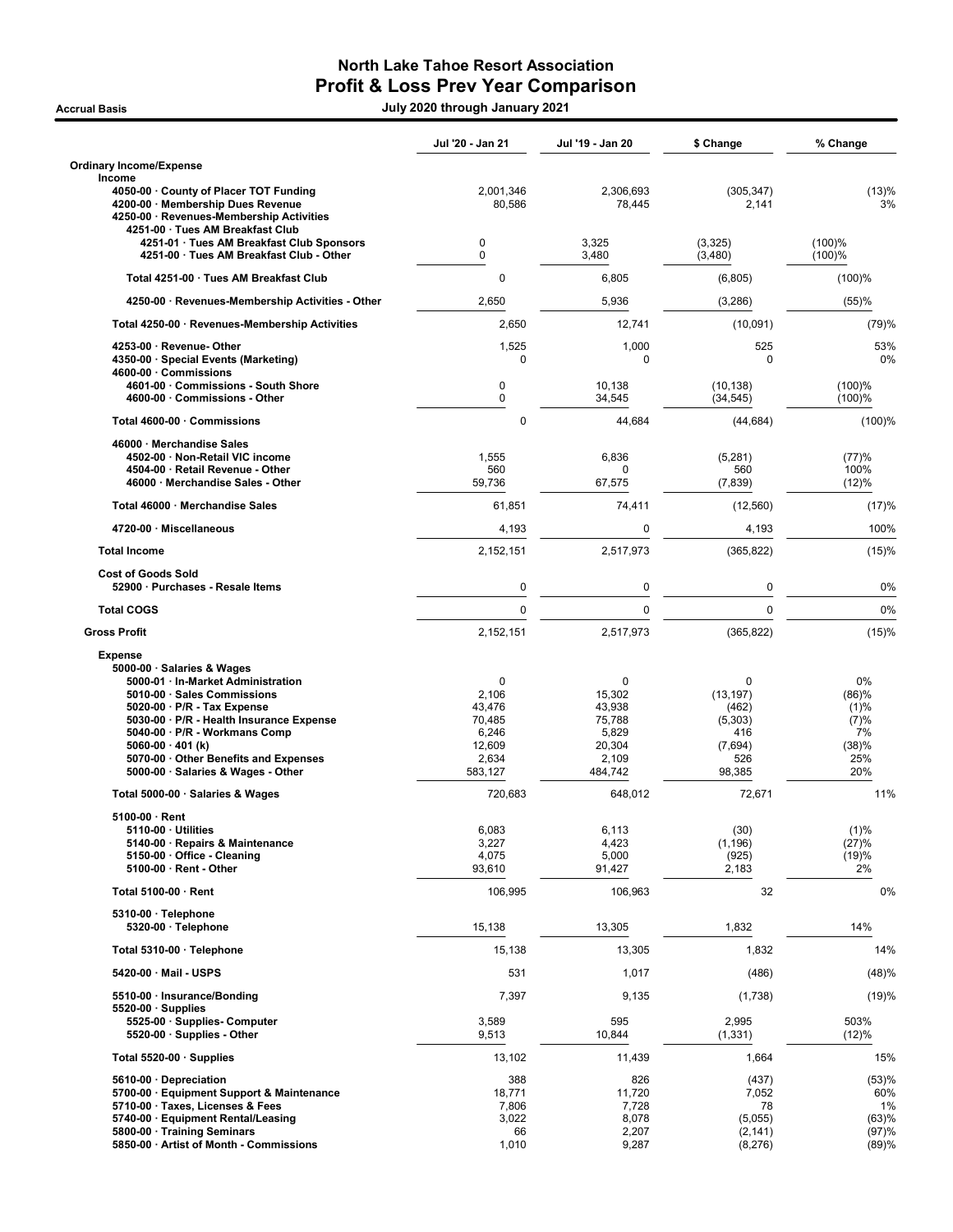## North Lake Tahoe Resort Association Profit & Loss Prev Year Comparison

.<br>1202 July 2020 through January 2021 حديث المستخدمة July 2020 through January 2021

|                                                                                                                                                                                                                                                                         | Jul '20 - Jan 21                                                     | Jul '19 - Jan 20                                                          | \$ Change                                                                   | % Change                                                        |
|-------------------------------------------------------------------------------------------------------------------------------------------------------------------------------------------------------------------------------------------------------------------------|----------------------------------------------------------------------|---------------------------------------------------------------------------|-----------------------------------------------------------------------------|-----------------------------------------------------------------|
| 5900-00 · Professional Fees<br>5910-00 · Professional Fees - Attorneys<br>5920-00 · Professional Fees - Accountant<br>5921-00 · Professional Fees - Other                                                                                                               | 1,860<br>21,800<br>31,200                                            | 3,660<br>18,800<br>69,098                                                 | (1,800)<br>3,000<br>(37, 898)                                               | (49)%<br>16%<br>(55)%                                           |
| Total 5900-00 · Professional Fees                                                                                                                                                                                                                                       | 54,860                                                               | 91,558                                                                    | (36, 698)                                                                   | (40)%                                                           |
| $6020-00 \cdot$ Programs<br>6016-00 · Special Event Partnership                                                                                                                                                                                                         | 141                                                                  | 2,500                                                                     | (2,359)                                                                     | (94)%                                                           |
| Total 6020-00 · Programs                                                                                                                                                                                                                                                | 141                                                                  | 2,500                                                                     | (2, 359)                                                                    | (94)%                                                           |
| $6420-00 \cdot$ Events<br>6420-01 · Sponsorships<br>6023-00 · Autumn Food & Wine                                                                                                                                                                                        | 0                                                                    | 34,668                                                                    | (34, 668)                                                                   | (100)%                                                          |
| $6421-06 \cdot$ Spartan<br>6421-10 · WinterWonderGrass - Tahoe<br>6421-16 · Mountain Travel Symposium                                                                                                                                                                   | $\mathbf 0$<br>0<br>$\mathbf 0$                                      | 254,019<br>17,680<br>5,525                                                | (254, 019)<br>(17,680)<br>(5, 525)                                          | (100)%<br>(100)%<br>(100)%                                      |
| Total 6420-01 · Sponsorships                                                                                                                                                                                                                                            | $\mathbf 0$                                                          | 311,892                                                                   | (311, 892)                                                                  | (100)%                                                          |
| 6421-00 · New Event Development<br>6424-00 · Event Operation Expenses                                                                                                                                                                                                   | 4,000<br>$\mathbf 0$                                                 | 220<br>1,617                                                              | 3,780<br>(1,617)                                                            | 1,718%<br>(100)%                                                |
| Total 6420-00 · Events                                                                                                                                                                                                                                                  | 4,000                                                                | 313.729                                                                   | (309, 729)                                                                  | (99)%                                                           |
| 6423-00 · Membership Activities<br>6434-00 · Community Awards Dinner<br>6436-00 · Membership - Wnt/Sum Rec Lunch<br>6437-00 · Tuesday Morning Breakfast Club<br>6442-00 · Public Relations/Website<br>$6444-00 \cdot$ Trades<br>6423-00 · Membership Activities - Other | 295<br>$\mathbf 0$<br>$\mathbf 0$<br>4,667<br>$\Omega$<br>915        | 6,140<br>633<br>2,211<br>3,464<br>0<br>1,129                              | (5,845)<br>(633)<br>(2,211)<br>1,203<br>0<br>(214)                          | (95)%<br>(100)%<br>(100)%<br>35%<br>$0\%$<br>(19)%              |
| Total 6423-00 · Membership Activities                                                                                                                                                                                                                                   | 5,877                                                                | 13,577                                                                    | (7,699)                                                                     | (57)%                                                           |
| 6730-00 · Marketing Cooperative/Media<br>6740-00 · Media/Collateral/Production<br>6742-00 · Non-NLT Co-Op Marketing Program                                                                                                                                             | 546,253<br>0<br>2,277                                                | 990,140<br>384<br>8,779                                                   | (443, 887)<br>(384)<br>(6, 502)                                             | (45)%<br>(100)%<br>(74)%                                        |
| 6743-00 · BACC Marketing Programs<br>6743-01 · Year Round Shopping Campaign<br>6743-03 · Winter Lakeside Campaign<br>6743-04 · Summerlong Music Campaign<br>6743-05 · Summer Mountain Campaign<br>6743-07 · Winter Regional Campaign                                    | 13,409<br>0<br>$\mathbf 0$<br>$\mathbf 0$<br>18,027                  | 7,900<br>10,334<br>0<br>0<br>0                                            | 5,509<br>(10, 334)<br>0<br>0<br>18,027                                      | 70%<br>(100)%<br>0%<br>0%<br>100%                               |
| Total 6743-00 · BACC Marketing Programs                                                                                                                                                                                                                                 | 31,436                                                               | 18,234                                                                    | 13,202                                                                      | 72%                                                             |
| 7500-00 · Trade Shows/Travel<br>8100-00 · Cost of Goods Sold                                                                                                                                                                                                            | 395                                                                  | 593                                                                       | (198)                                                                       | (33)%                                                           |
| 51100 · Freight and Shipping Costs<br>52500 · Purchase Discounts<br>59900 · POS Inventory Adjustments<br>$8100-01 \cdot \text{CGS} - \text{Other}$<br>8100-00 · Cost of Goods Sold - Other                                                                              | 1,020<br>0<br>583<br>98<br>31,762                                    | 754<br>(1)<br>351<br>$\mathbf 0$<br>34,884                                | 267<br>$\mathbf{1}$<br>232<br>98<br>(3, 123)                                | 35%<br>100%<br>66%<br>100%<br>(9)%                              |
| Total 8100-00 · Cost of Goods Sold                                                                                                                                                                                                                                      | 33,463                                                               | 35,988                                                                    | (2,525)                                                                     | (7)%                                                            |
| 8200-00 Associate Relations<br>8300-00 · Board Functions<br>8500-00 · Credit Card Fees<br>8600-00 · Additional Opportunites<br>8700-00 · Automobile Expenses<br>8750-00 · Meals/Meetings<br>8810-00 · Dues & Subscriptions<br>8920-00 · Bad Debt                        | 2,014<br>2,244<br>2,599<br>72,303<br>1,603<br>330<br>4,953<br>37,479 | 993<br>17,058<br>4,062<br>$\mathbf 0$<br>1,741<br>1,145<br>4,714<br>2,735 | 1,021<br>(14, 814)<br>(1, 463)<br>72,303<br>(138)<br>(815)<br>239<br>34,744 | 103%<br>(87)%<br>(36)%<br>100%<br>(8)%<br>(71)%<br>5%<br>1,270% |
| <b>Total Expense</b>                                                                                                                                                                                                                                                    | 1,697,135                                                            | 2,337,644                                                                 | (640, 509)                                                                  | (27)%                                                           |
| <b>Net Ordinary Income</b>                                                                                                                                                                                                                                              | 455,016                                                              | 180,329                                                                   | 274,687                                                                     | 152%                                                            |
| <b>Other Income/Expense</b>                                                                                                                                                                                                                                             |                                                                      |                                                                           |                                                                             |                                                                 |
| Other Income<br>4700-00 · Revenues- Interest & Investment                                                                                                                                                                                                               | 113                                                                  | 163                                                                       | (50)                                                                        | (31)%                                                           |
| <b>Total Other Income</b>                                                                                                                                                                                                                                               | 113                                                                  | 163                                                                       | (50)                                                                        | (31)%                                                           |
| <b>Other Expense</b><br><b>Balancing Adjustments</b>                                                                                                                                                                                                                    | 0                                                                    | 0                                                                         | 0                                                                           | 0%                                                              |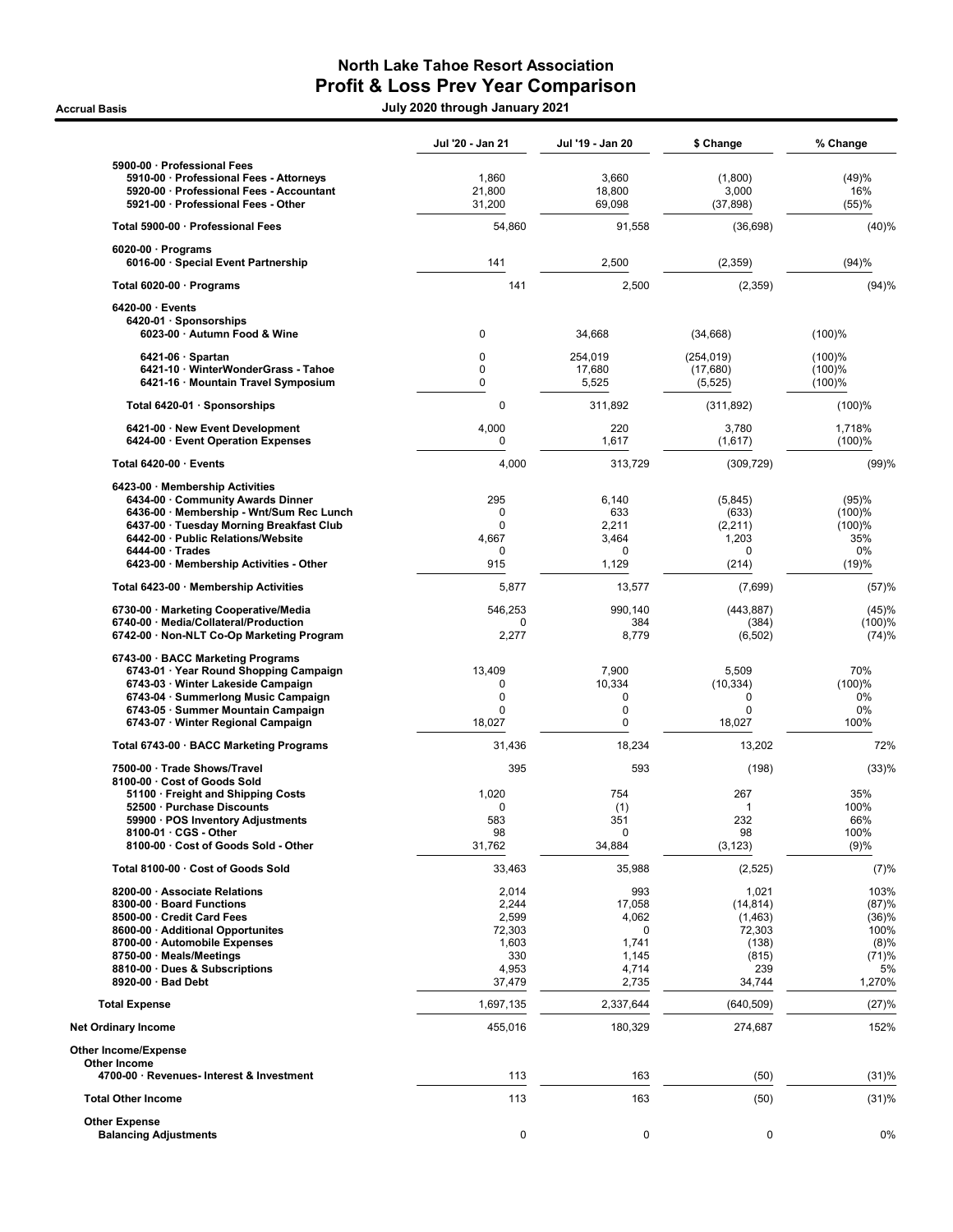## North Lake Tahoe Resort Association Profit & Loss Prev Year Comparison

.<br>1202 July 2020 through January 2021 حديث المستخدمة July 2020 through January 2021

|                            | Jul '20 - Jan 21 | Jul '19 - Jan 20 | \$ Change | % Change |
|----------------------------|------------------|------------------|-----------|----------|
| 8990-00 · Allocated        |                  |                  |           | 0%       |
| <b>Total Other Expense</b> |                  |                  |           | 0%       |
| Net Other Income           | 113              | 163              | (50)      | (31)%    |
| Net Income                 | 455.129          | 180.492          | 274.637   | 152%     |
|                            |                  |                  |           |          |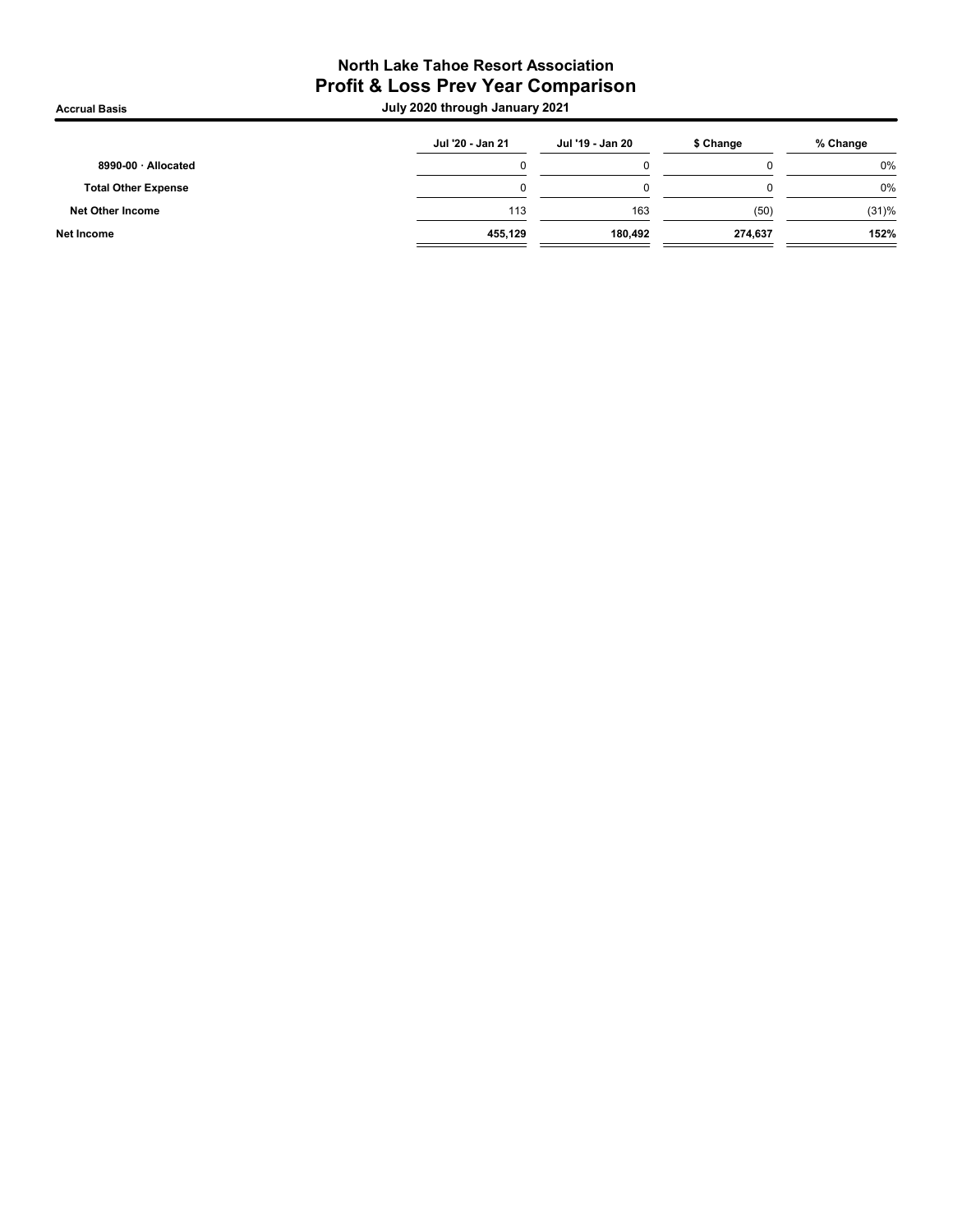Accrual Basis 11 - Marketing

Jan 21 Budget \$ Over Budget Jul '20 - Jan 21 YTD Budget \$ Over Budget Annual Budget Ordinary Income/Expense Income 4050-00 · County of Placer TOT Funding 412,270 454,670 (42,400) 1,395,364 1,458,014 (62,650) 2,983,682 4253-00 · Revenue- Other 0 1,525 0 1,525 0 Total Income 412,270 454,670 (42,400) 1,396,889 1,458,014 (61,125) 2,983,682 Gross Profit 412,270 454,670 (42,400) 1,396,889 1,458,014 (61,125) 2,983,682 Expense 5000-00 · Salaries & Wages 5020-00 · P/R - Tax Expense 2,169 1,667 503 10,923 11,667 (743) 20,000 5030-00 · P/R - Health Insurance Expense 6,071 4,000 2,071 22,605 28,000 (5,395) 48,000 5040-00 · P/R - Workmans Comp 529 125 404 2,543 875 1,668 1,500 5060-00 · 401 (k) 622 833 (212) 5,875 5,833 41 10,000 5070-00 · Other Benefits and Expenses 33 142 (109) 642 992 (349) 1,700 5000-00 · Salaries & Wages - Other 17,515 22,299 (4,784) 159,592 156,095 3,496 267,592 Total 5000-00 · Salaries & Wages 26,938 29,066 (2,128) 202,180 203,462 (1,282) 348,792 5100-00 · Rent 5110-00 · Utilities 175 200 (25) 1,020 1,075 (55) 1,855 5140-00 · Repairs & Maintenance 74 75 (1) 186 525 (339) 900 5150-00 · Office - Cleaning 218 250 (33) 1,332 1,750 (418) 3,000 51**00-00 · Rent - Other 2**,124 2,400 (276) 15,167 15,776 (609) 27,777 Total 5100-00 · Rent 2,592 2,925 (334) 17,705 19,126 (1,421) 33,532 5310-00 · Telephone 5320-00 · Telephone 544 549 (205) 3,547 3,843 (296) 6,588 Total 5310-00 · Telephone 344 549 (205) 3,547 3,843 (296) 6,588 5420-00 · Mail - USPS 0 0 0 54 0 54 0 5520-00 · Supplies 5525-00 · Supplies- Computer 1,979 3,382 0 3,382 0 5520-00 · Supplies - Other 139 1,716 (1,577) 532 12,013 (11,481) 20,594 Total 5520-00 · Supplies 2,118 1,716 402 3,914 12,013 (8,099) 20,594 5700-00 · Equipment Support & Maintenance 0 13 (13) (3) 88 (90) 150 5710-00 · Taxes, Licenses & Fees 0 13 (13) 79 88 (8) 150 5740-00 · Equipment Rental/Leasing 91 167 (75) 760 1,167 (407) 2,000 5800-00 · Training Seminars 0 750 (750) 0 5,250 (5,250) 9,000 5900-00 · Professional Fees 5910-00 · Professional Fees - Attorneys 0 125 (125) 0 875 (875) 1,500 5921-00 · Professional Fees - Other Total 5900-00 · Professional Fees 0 1,250 (1,250) 0 8,750 (8,750) 15,000 ercentrial of the search & Planning and the control of the control of the control of the control of the control of the control of the control of the control of the control of the control of the control of the control of th 6020-00 · Programs 6016-00 · Special Event Partnership 10 2,500 (2,490) 141 8,750 (8,609) 50,000 6018-00 · Business Assoc. Grants 0 0 0 0 0 0 30,000 Total 6020-00 · Programs 10 2,500 (2,490) 141 8,750 (8,609) 80,000 6420-00 · Events 6420-01 · Sponsorships 6421-01 · 4th of July Fireworks 0 0 0 0 0 0 20,000 6421-04 · Broken Arrow Skyrace 0 0 0 0 0 0 25,400 6421-06 · Spartan 0 0 0 0 0 0 180,900 6421-07 · Tahoe Lacrosse Tournament 0 0 0 0 0 0 6,000 6421-10 · WinterWonderGrass - Tahoe 0 24,400 (24,400) 0 24,400 (24,400) 0 24,400 (24,400) 24,400<br>1,4400 0 24,400 (24,400) 0 24,400 0 0 31,500 0 0 31,500 6421-17 · Enduro 0 0 0 0 0 0 31,500 6420-01 · Sponsorships - Other 0 0 0 0 0 0 240,800 Total 6420-01 · Sponsorships 0 24,400 (24,400) 0 24,400 (24,400) 529,000 6421-00 · New Event Development 0 5,000 (5,000) 4,000 7,500 (3,500) 30,000 6424-00 · Event Operation Expenses Total 6420-00 · Events 0 29,900 4,000 33,900 565,000 6730-00 · Marketing Cooperative/Media 180,159 295,112 (114,953) 503,399 618,352 (114,953) 925,000 6742-00 · Non-NLT Co-Op Marketing Program 45 22,000 (21,955) 877 110,000 (109,123) 220,000 6743-00 · BACC Marketing Programs 6743-01 · Year Round Shopping Campaign 59 1,000 (941) 13,409 5,000 8,409 10,000 6743-03 · Winter Lakeside Campaign 0 1,000 (1,000) 0 5,000 (5,000) 10,000 6743-04 · Summerlong Music Campaign 0 1,000 (1,000) 0 5,000 (5,000) 10,000 6743-05 · Summer Mountain Campaign 0 1,000 (1,000) 0 5,000 (5,000) 10,000 6743-06 · COVID Summer Recovery Campaign 0 4,000 (4,000) 0 20,000 (20,000) 40,000 6743-07 · Winter Regional Campaign 0 0 0 18,027 0 18,027 0 Total 6743-00 · BACC Marketing Programs 59 8,000 (7,941) 31,436 40,000 (8,564) 80,000 7500-00 · Trade Shows/Travel 0 0 0 395 0 395 0 8200-00 · Associate Relations 0 23 (23) 156 136 20 250 8600-00 · Additional Opportunites 335 7,917 (7,581) 67,753 55,417 12,336 95,000 8700-00 · Automobile Expenses 5 136 (131) 272 818 (546) 1,500 8750-00 · Meals/Meetings 0 250 (250) 16 1,500 (1,484) 2,750 8810-00 · Dues & Subscriptions 152 259 (107) 368 1,555 (1,187) 2,850 8910-00 · Travel 0 0 0 0 0 0 11,100 Total Expense 212,849 412,545 (199,696) 837,049 1,144,214 (307,164) 2,459,256 Net Ordinary Income 199,421 42,125 157,296 313,801 246,039 524,426 Other Income/Expense Other Incom nd mood of the second of the second of the second of the second of the second of the second of the second of the second of the second of the second of the second of the second of the second of the second of the second of t Total Other Income 15 0 15 113 0 113 0 Other Expense<br>8990-00 · Allocated 8990-00 · Allocated 32,852 42,125 (9,273) 247,111 313,801 (66,689) 524,426 Total Other Expense 32,852 42,125 (9,273) 317,411 313,801 (66,689) 524,426 Net Other Income (32,837) (42,125) 9,288 (246,999) (313,801) 66,802 (524,426) Net Income 166,583 0 166,583 312,841 (0) 312,841 0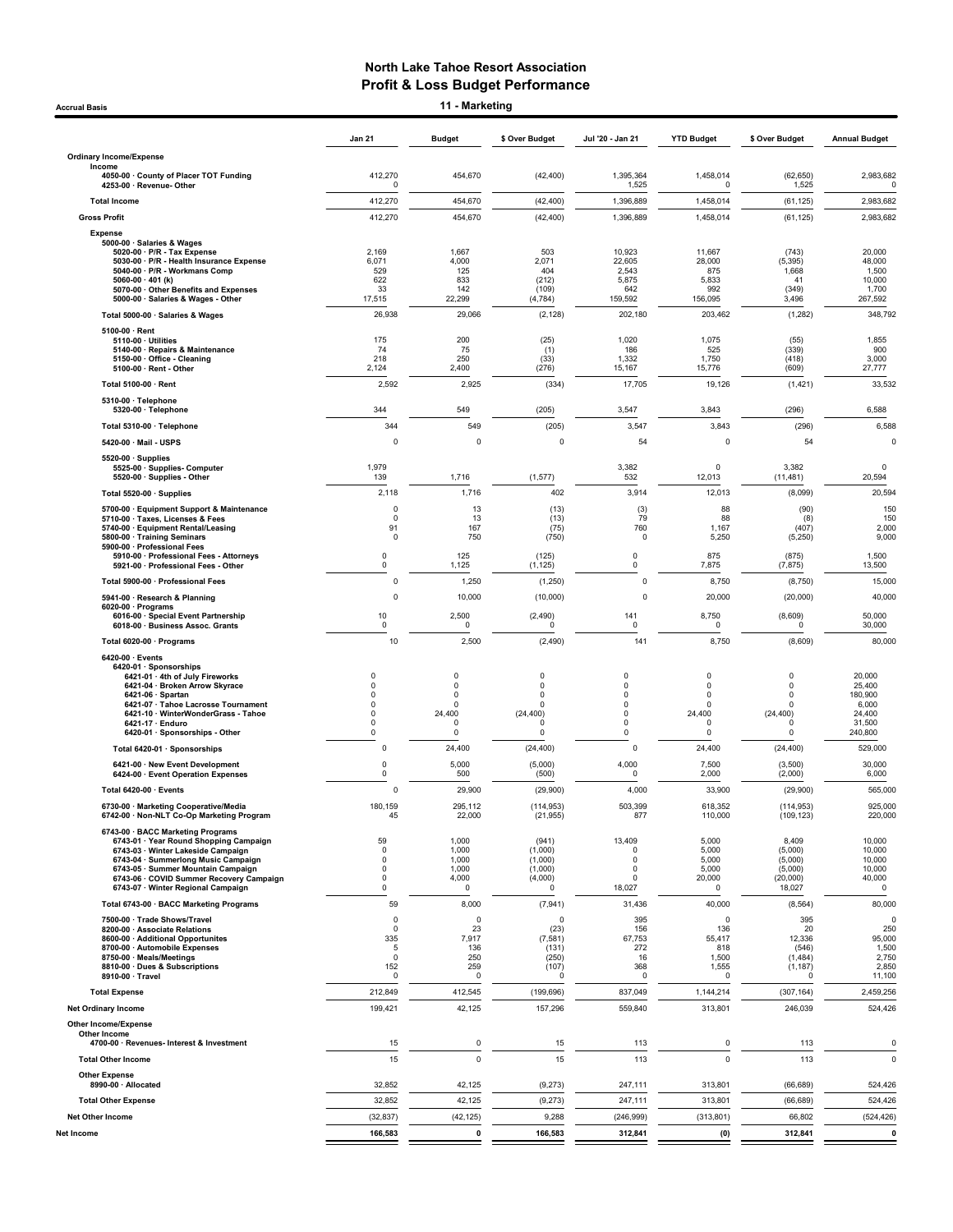## North Lake Tahoe Resort Association **Profit & Loss Budget Performance**<br>30 - Conference

| 30 - Conference<br><b>Accrual Basis</b>                                                                                                                                                                                                                                                         |                                                              |                                                   |                                                     |                                                                |                                                         |                                                       |                                                                     |  |  |  |
|-------------------------------------------------------------------------------------------------------------------------------------------------------------------------------------------------------------------------------------------------------------------------------------------------|--------------------------------------------------------------|---------------------------------------------------|-----------------------------------------------------|----------------------------------------------------------------|---------------------------------------------------------|-------------------------------------------------------|---------------------------------------------------------------------|--|--|--|
|                                                                                                                                                                                                                                                                                                 | <b>Jan 21</b>                                                | <b>Budget</b>                                     | \$ Over Budget                                      | Jul '20 - Jan 21                                               | <b>YTD Budget</b>                                       | \$ Over Budget                                        | <b>Annual Budget</b>                                                |  |  |  |
| <b>Ordinary Income/Expense</b><br>Income                                                                                                                                                                                                                                                        |                                                              |                                                   |                                                     |                                                                |                                                         |                                                       |                                                                     |  |  |  |
| 4050-00 County of Placer TOT Funding                                                                                                                                                                                                                                                            | 33,384                                                       | 33,384                                            | 0                                                   | 226,099                                                        | 226,099                                                 | $\mathbf 0$                                           | 384,054                                                             |  |  |  |
| <b>Total Income</b>                                                                                                                                                                                                                                                                             | 33,384                                                       | 33,384                                            | 0                                                   | 226,099                                                        | 226,099                                                 | $\pmb{0}$                                             | 384,054                                                             |  |  |  |
| <b>Gross Profit</b>                                                                                                                                                                                                                                                                             | 33,384                                                       | 33,384                                            | $\mathbf 0$                                         | 226.099                                                        | 226.099                                                 | $\mathbf 0$                                           | 384,054                                                             |  |  |  |
| <b>Expense</b><br>5000-00 · Salaries & Wages<br>5010-00 · Sales Commissions<br>5020-00 · P/R - Tax Expense<br>5030-00 · P/R - Health Insurance Expense<br>5040-00 · P/R - Workmans Comp<br>$5060-00 \cdot 401$ (k)<br>5070-00 Other Benefits and Expenses<br>5000-00 · Salaries & Wages - Other | $\mathbf 0$<br>2,289<br>2,320<br>481<br>667<br>446<br>15,651 | 0<br>1,157<br>2,042<br>167<br>500<br>38<br>14,030 | 0<br>1,132<br>279<br>314<br>167<br>409<br>1,621     | 2,106<br>8,470<br>15,570<br>1,578<br>4.027<br>692<br>103,957   | 0<br>8,100<br>14,292<br>1,167<br>3.500<br>263<br>98,213 | 2,106<br>369<br>1,279<br>412<br>527<br>430<br>5,744   | $\mathbf 0$<br>13,886<br>24,500<br>2,000<br>6.000<br>450<br>168,365 |  |  |  |
| Total 5000-00 · Salaries & Wages                                                                                                                                                                                                                                                                | 21,854                                                       | 17,933                                            | 3,920                                               | 136,400                                                        | 125,534                                                 | 10,866                                                | 215,201                                                             |  |  |  |
| $5100-00 \cdot$ Rent<br>$5110-00 \cdot$ Utilities<br>5140-00 · Repairs & Maintenance<br>5150-00 Office - Cleaning<br>$5100-00 \cdot$ Rent - Other                                                                                                                                               | 125<br>55<br>161<br>1,422                                    | 75<br>22<br>142<br>1,167                          | 50<br>33<br>19<br>255                               | 678<br>138<br>906<br>9,435                                     | 525<br>152<br>992<br>8.167                              | 153<br>(14)<br>(86)<br>1,269                          | 900<br>260<br>1,700<br>14,000                                       |  |  |  |
| Total 5100-00 · Rent                                                                                                                                                                                                                                                                            | 1,763                                                        | 1,405                                             | 358                                                 | 11,156                                                         | 9,835                                                   | 1,321                                                 | 16,860                                                              |  |  |  |
| 5310-00 · Telephone<br>5320-00 · Telephone                                                                                                                                                                                                                                                      | 290                                                          | 267                                               | 24                                                  | 2,661                                                          | 1,867                                                   | 794                                                   | 3,200                                                               |  |  |  |
| Total 5310-00 · Telephone                                                                                                                                                                                                                                                                       | 290                                                          | 267                                               | 24                                                  | 2,661                                                          | 1,867                                                   | 794                                                   | 3,200                                                               |  |  |  |
| 5420-00 Mail USPS                                                                                                                                                                                                                                                                               | 0                                                            | 17                                                | (17)                                                | 36                                                             | 117                                                     | (80)                                                  | 200                                                                 |  |  |  |
| $5520-00 \cdot$ Supplies<br>5525-00 · Supplies- Computer<br>5520-00 · Supplies - Other                                                                                                                                                                                                          | $\pmb{0}$<br>46                                              | 45<br>113                                         | (45)<br>(67)                                        | $\mathbf 0$<br>323                                             | 315<br>788                                              | (315)<br>(464)                                        | 540<br>1,350                                                        |  |  |  |
| Total 5520-00 · Supplies                                                                                                                                                                                                                                                                        | 46                                                           | 158                                               | (112)                                               | 323                                                            | 1,103                                                   | (779)                                                 | 1,890                                                               |  |  |  |
| 5710-00 · Taxes, Licenses & Fees<br>5740-00 · Equipment Rental/Leasing<br>5800-00 · Training Seminars<br>6730-00 · Marketing Cooperative/Media<br>8750-00 · Meals/Meetings<br>8810-00 · Dues & Subscriptions                                                                                    | $\mathbf 0$<br>40<br>$\Omega$<br>4.883<br>0<br>0             | 8<br>83<br>$\Omega$<br>7.999<br>29<br>63          | (8)<br>(43)<br>$\Omega$<br>(3, 116)<br>(29)<br>(63) | 120<br>350<br>$\Omega$<br>42,853<br>$\mathbf 0$<br>$\mathbf 0$ | 58<br>583<br>0<br>45.969<br>204<br>438                  | 61<br>(234)<br>$\Omega$<br>(3, 116)<br>(204)<br>(438) | 100<br>1,000<br>2,000<br>75,000<br>350<br>750                       |  |  |  |
| <b>Total Expense</b>                                                                                                                                                                                                                                                                            | 28,877                                                       | 27,962                                            | 915                                                 | 193,899                                                        | 185,707                                                 | 8,192                                                 | 316,551                                                             |  |  |  |
| <b>Net Ordinary Income</b>                                                                                                                                                                                                                                                                      | 4,507                                                        | 5,422                                             | (915)                                               | 32,200                                                         | 40,392                                                  | (8, 192)                                              | 67,503                                                              |  |  |  |
| Other Income/Expense<br><b>Other Expense</b><br>8990-00 · Allocated                                                                                                                                                                                                                             | 4,227                                                        | 5,422                                             | (1, 195)                                            | 31,794                                                         | 40,392                                                  | (8, 597)                                              | 67,503                                                              |  |  |  |
|                                                                                                                                                                                                                                                                                                 |                                                              |                                                   |                                                     |                                                                |                                                         |                                                       |                                                                     |  |  |  |
| <b>Total Other Expense</b>                                                                                                                                                                                                                                                                      | 4,227                                                        | 5,422                                             | (1, 195)                                            | 31,794                                                         | 40,392                                                  | (8, 597)                                              | 67,503                                                              |  |  |  |
| <b>Net Other Income</b>                                                                                                                                                                                                                                                                         | (4, 227)                                                     | (5, 422)                                          | 1,195                                               | (31, 794)                                                      | (40, 392)                                               | 8,597                                                 | (67, 503)                                                           |  |  |  |
| Net Income                                                                                                                                                                                                                                                                                      | 280                                                          | (0)                                               | 280                                                 | 405                                                            | (0)                                                     | 405                                                   | $\mathbf{0}$                                                        |  |  |  |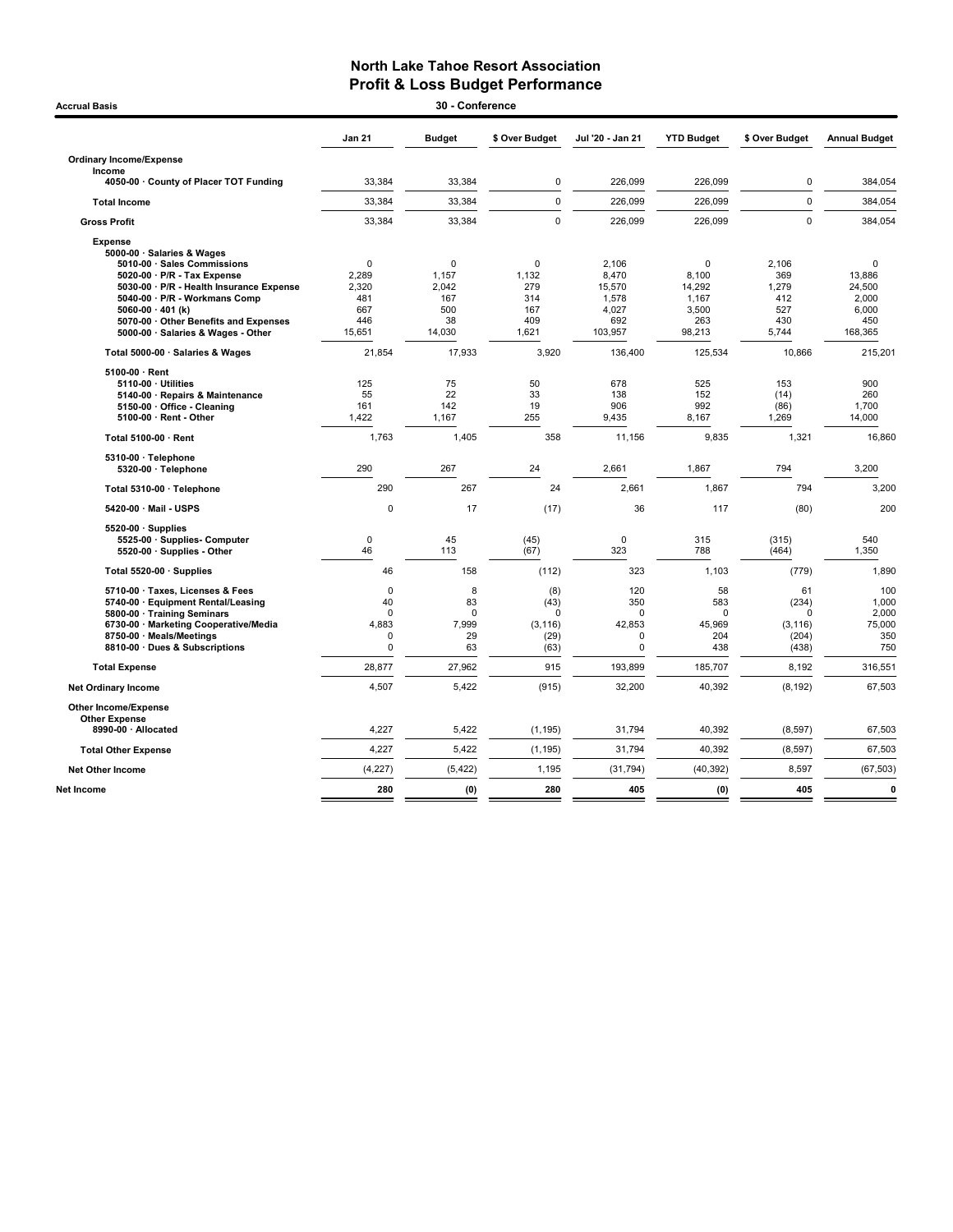Accrual Basis 42 - Visitor Center

|                                                                                                                                                                                                                                                                                                               | <b>Jan 21</b>                                                                           | <b>Budget</b>                                                                | \$ Over Budget                                               | Jul '20 - Jan 21                                                       | <b>YTD Budget</b>                                         | \$ Over Budget                                                   | <b>Annual Budget</b>                                                 |
|---------------------------------------------------------------------------------------------------------------------------------------------------------------------------------------------------------------------------------------------------------------------------------------------------------------|-----------------------------------------------------------------------------------------|------------------------------------------------------------------------------|--------------------------------------------------------------|------------------------------------------------------------------------|-----------------------------------------------------------|------------------------------------------------------------------|----------------------------------------------------------------------|
| <b>Ordinary Income/Expense</b>                                                                                                                                                                                                                                                                                |                                                                                         |                                                                              |                                                              |                                                                        |                                                           |                                                                  |                                                                      |
| Income<br>4050-00 · County of Placer TOT Funding                                                                                                                                                                                                                                                              | 39,566                                                                                  | 39,566                                                                       | $\mathbf 0$                                                  | 266,727                                                                | 266,728                                                   | (1)                                                              | 457,711                                                              |
| 46000 · Merchandise Sales                                                                                                                                                                                                                                                                                     |                                                                                         |                                                                              |                                                              |                                                                        |                                                           |                                                                  |                                                                      |
| 4502-00 · Non-Retail VIC income<br>4504-00 · Retail Revenue - Other                                                                                                                                                                                                                                           | 141<br>$\Omega$                                                                         | 0<br>$\Omega$                                                                | 141<br>$\Omega$                                              | 1,555<br>560                                                           | 0<br>$\Omega$                                             | 1,555<br>560                                                     | 0<br>$\Omega$                                                        |
| 46000 · Merchandise Sales - Other                                                                                                                                                                                                                                                                             | 2.964                                                                                   | 3.500                                                                        | (536)                                                        | 59,736                                                                 | 51.000                                                    | 8.736                                                            | 85,000                                                               |
| Total 46000 · Merchandise Sales                                                                                                                                                                                                                                                                               | 3,105                                                                                   | 3,500                                                                        | (395)                                                        | 61,851                                                                 | 51,000                                                    | 10,851                                                           | 85,000                                                               |
| <b>Total Income</b>                                                                                                                                                                                                                                                                                           | 42,672                                                                                  | 43,066                                                                       | (395)                                                        | 328,578                                                                | 317,728                                                   | 10,850                                                           | 542,711                                                              |
| <b>Gross Profit</b>                                                                                                                                                                                                                                                                                           | 42,672                                                                                  | 43,066                                                                       | (395)                                                        | 328,578                                                                | 317,728                                                   | 10,850                                                           | 542,711                                                              |
| <b>Expense</b><br>5000-00 · Salaries & Wages<br>5020-00 · P/R - Tax Expense<br>5030-00 · P/R - Health Insurance Expense                                                                                                                                                                                       | 1,160<br>1,247                                                                          | 1,292<br>1,583                                                               | (132)<br>(337)                                               | 6,083<br>8,092                                                         | 9,042<br>11,083                                           | (2,959)<br>(2,992)                                               | 15,500<br>19,000                                                     |
| 5040-00 · P/R - Workmans Comp                                                                                                                                                                                                                                                                                 | 253                                                                                     | 433                                                                          | (180)                                                        | 2,535                                                                  | 3,033                                                     | (499)                                                            | 5,200                                                                |
| 5060-00 $\cdot$ 401 (k)<br>5070-00 Other Benefits and Expenses                                                                                                                                                                                                                                                | 306<br>17                                                                               | 417<br>82                                                                    | (111)<br>(65)                                                | 2.563<br>514                                                           | 2.917<br>573                                              | (354)<br>(59)                                                    | 5.000<br>982                                                         |
| 5000-00 · Salaries & Wages - Other                                                                                                                                                                                                                                                                            | 8,110                                                                                   | 15,568                                                                       | (7, 458)                                                     | 67,304                                                                 | 108,977                                                   | (41, 673)                                                        | 186,818                                                              |
| Total 5000-00 · Salaries & Wages                                                                                                                                                                                                                                                                              | 11,093                                                                                  | 19,375                                                                       | (8, 282)                                                     | 87,090                                                                 | 135,625                                                   | (48, 535)                                                        | 232,500                                                              |
| 5100-00 · Rent<br>5110-00 · Utilities<br>5140-00 · Repairs & Maintenance                                                                                                                                                                                                                                      | 568<br>248                                                                              | 583<br>458                                                                   | (15)<br>(211)                                                | 2,976<br>619                                                           | 4,083<br>3,208                                            | (1, 107)<br>(2,590)                                              | 7,000<br>5,500                                                       |
| 5150-00 · Office - Cleaning<br>5100-00 · Rent - Other                                                                                                                                                                                                                                                         | n<br>6,398                                                                              | 358<br>6,721                                                                 | (358)<br>(323)                                               | $\Omega$<br>45,251                                                     | 2.508<br>47,046                                           | (2,508)<br>(1,795)                                               | 4,300<br>80,650                                                      |
| Total 5100-00 · Rent                                                                                                                                                                                                                                                                                          | 7,214                                                                                   | 8,121                                                                        | (907)                                                        | 48,846                                                                 | 56,846                                                    | (8,000)                                                          | 97,450                                                               |
| 5310-00 · Telephone<br>5320-00 · Telephone                                                                                                                                                                                                                                                                    | 200                                                                                     | 238                                                                          | (37)                                                         | 2,044                                                                  | 1,663                                                     | 381                                                              | 2,850                                                                |
| Total 5310-00 · Telephone                                                                                                                                                                                                                                                                                     | 200                                                                                     | 238                                                                          | (37)                                                         | 2,044                                                                  | 1,663                                                     | 381                                                              | 2,850                                                                |
| 5420-00 Mail - USPS                                                                                                                                                                                                                                                                                           | $\pmb{0}$                                                                               | 17                                                                           | (17)                                                         | 36                                                                     | 117                                                       | (80)                                                             | 200                                                                  |
| 5520-00 · Supplies<br>5525-00 · Supplies- Computer<br>5520-00 · Supplies - Other                                                                                                                                                                                                                              | $\mathbf 0$<br>221                                                                      | 75<br>2,917                                                                  | (75)<br>(2,695)                                              | $\Omega$<br>2,319                                                      | 525<br>20,417                                             | (525)<br>(18,098)                                                | 900<br>35,000                                                        |
| Total 5520-00 · Supplies                                                                                                                                                                                                                                                                                      | 221                                                                                     | 2,992                                                                        | (2,770)                                                      | 2,319                                                                  | 20,942                                                    | (18, 623)                                                        | 35,900                                                               |
| 5610-00 · Depreciation<br>5700-00 · Equipment Support & Maintenance<br>5710-00 · Taxes, Licenses & Fees<br>5740-00 · Equipment Rental/Leasing<br>5800-00 · Training Seminars<br>5850-00 · Artist of Month - Commissions<br>6740-00 · Media/Collateral/Production<br>6742-00 · Non-NLT Co-Op Marketing Program | 83<br>$\mathbf 0$<br>$\overline{7}$<br>73<br>$\Omega$<br>$\mathbf 0$<br>$\Omega$<br>200 | 0<br>$\overline{4}$<br>$\overline{a}$<br>129<br>250<br>250<br>1,667<br>1,000 | 83<br>(4)<br>3<br>(56)<br>(250)<br>(250)<br>(1,667)<br>(800) | 262<br>$\Omega$<br>30<br>600<br>$\Omega$<br>1,010<br>$\Omega$<br>1,400 | 0<br>29<br>29<br>904<br>1,750<br>1.750<br>11,667<br>7,000 | 262<br>(29)<br>(304)<br>(1,750)<br>(740)<br>(11, 667)<br>(5,600) | $\pmb{0}$<br>50<br>50<br>1,550<br>3,000<br>3.000<br>20,000<br>12,000 |
| 8100-00 · Cost of Goods Sold<br>51100 · Freight and Shipping Costs<br>59900 · POS Inventory Adjustments<br>8100-01 · CGS - Other<br>8100-00 · Cost of Goods Sold - Other                                                                                                                                      | 9<br>105<br>98<br>1,558                                                                 | 125<br>$\mathbf 0$<br>$\mathbf 0$<br>1,565                                   | (116)<br>105<br>98<br>(7)                                    | 1,020<br>583<br>98<br>31,762                                           | 875<br>$\Omega$<br>$\Omega$<br>22,797                     | 145<br>583<br>98<br>8,965                                        | 1,500<br>$\pmb{0}$<br>$\Omega$<br>38,000                             |
| Total 8100-00 · Cost of Goods Sold                                                                                                                                                                                                                                                                            | 1,769                                                                                   | 1,690                                                                        | 80                                                           | 33,463                                                                 | 23,672                                                    | 9,791                                                            | 39,500                                                               |
| 8200-00 · Associate Relations<br>8500-00 · Credit Card Fees<br>8700-00 · Automobile Expenses<br>8750-00 · Meals/Meetings<br>8810-00 · Dues & Subscriptions<br>8910-00 · Travel                                                                                                                                | $\Omega$<br>125<br>$\Omega$<br>58<br>$\mathbf 0$<br>$\mathbf 0$                         | 17<br>165<br>46<br>33<br>8<br>$\Omega$                                       | (17)<br>(39)<br>(46)<br>25<br>(8)<br>$\Omega$                | 112<br>2,337<br>83<br>58<br>$\mathbf 0$<br>$\Omega$                    | 117<br>2,397<br>321<br>233<br>58<br>$\mathbf 0$           | (5)<br>(60)<br>(238)<br>(175)<br>(58)<br>$\Omega$                | 200<br>4,000<br>550<br>400<br>100<br>1,500                           |
| <b>Total Expense</b>                                                                                                                                                                                                                                                                                          | 21,044                                                                                  | 36,004                                                                       | (14,960)                                                     | 179,691                                                                | 265,119                                                   | (85, 428)                                                        | 454,800                                                              |
| <b>Net Ordinary Income</b>                                                                                                                                                                                                                                                                                    | 21,628                                                                                  | 7,062                                                                        | 14,566                                                       | 148,888                                                                | 52,609                                                    | 96,278                                                           | 87,911                                                               |
| <b>Other Income/Expense</b><br><b>Other Expense</b><br>8990-00 · Allocated                                                                                                                                                                                                                                    | 6,077                                                                                   | 7,062                                                                        | (985)                                                        | 45,711                                                                 | 52,609                                                    | (6,898)                                                          | 87,921                                                               |
|                                                                                                                                                                                                                                                                                                               | 6,077                                                                                   | 7,062                                                                        | (985)                                                        |                                                                        | 52,609                                                    | (6,898)                                                          | 87,921                                                               |
| <b>Total Other Expense</b>                                                                                                                                                                                                                                                                                    |                                                                                         |                                                                              |                                                              | 45,711                                                                 |                                                           |                                                                  |                                                                      |
| <b>Net Other Income</b>                                                                                                                                                                                                                                                                                       | (6,077)                                                                                 | (7,062)                                                                      | 985                                                          | (45, 711)                                                              | (52, 609)                                                 | 6,898                                                            | (87, 921)                                                            |
| Net Income                                                                                                                                                                                                                                                                                                    | 15,551                                                                                  | $\mathbf 0$                                                                  | 15,551                                                       | 103,176                                                                | $\mathbf{0}$                                              | 103,176                                                          | (10)                                                                 |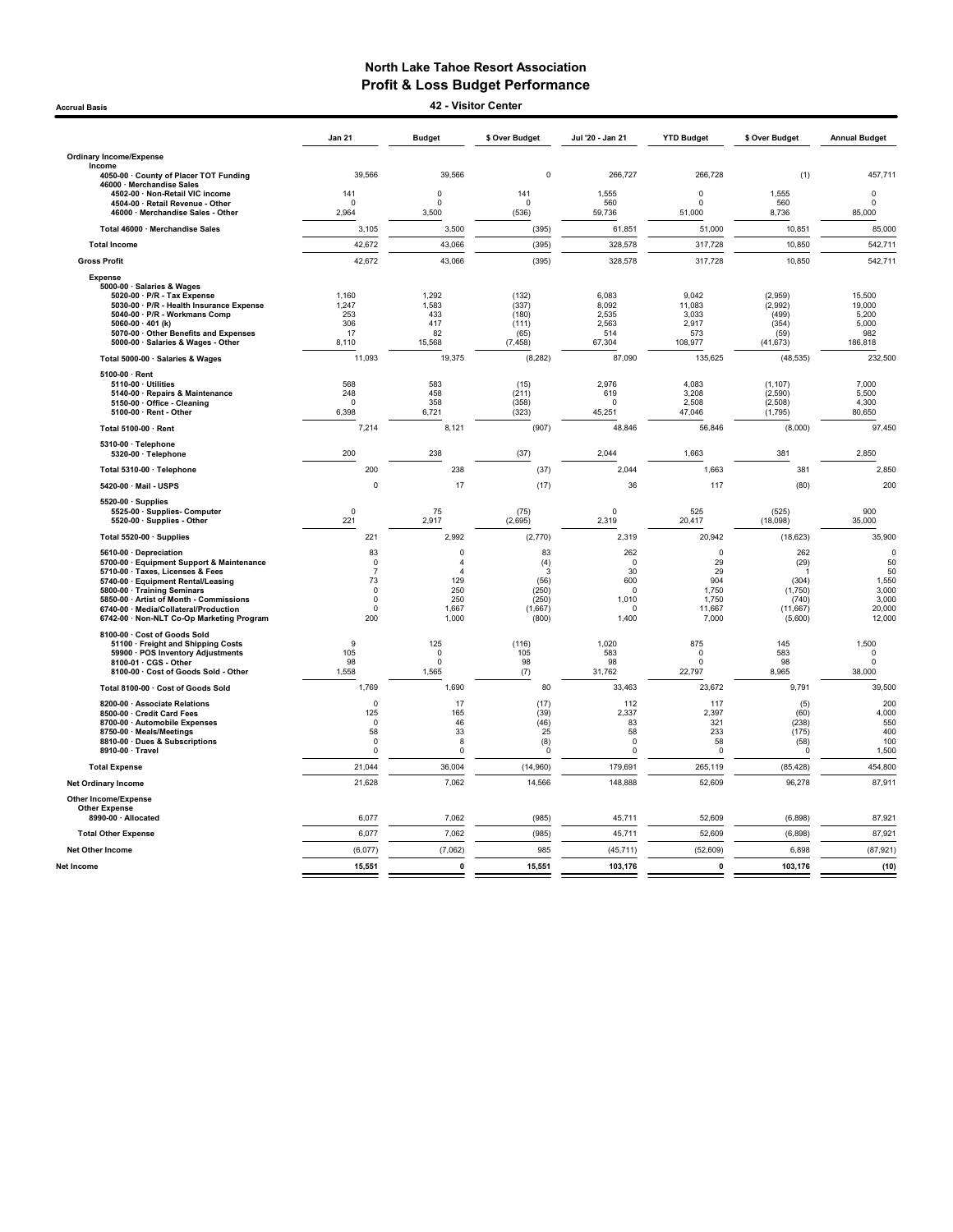**Accrual Basis** 

|                                                                                                                                                                                                                                                                  | Jan 21                             | <b>Budget</b>                           | \$ Over Bu                                        | Jul '20 - Ja                                     | <b>YTD Budget</b>                                     | \$ Over Bu                                                   | Annual Bu                                         |
|------------------------------------------------------------------------------------------------------------------------------------------------------------------------------------------------------------------------------------------------------------------|------------------------------------|-----------------------------------------|---------------------------------------------------|--------------------------------------------------|-------------------------------------------------------|--------------------------------------------------------------|---------------------------------------------------|
| <b>Ordinary Income/Expense</b>                                                                                                                                                                                                                                   |                                    |                                         |                                                   |                                                  |                                                       |                                                              |                                                   |
| Income<br>4050-00 · County of Placer TOT Funding                                                                                                                                                                                                                 | 20,253                             | 20,253                                  | $\mathbf 0$                                       | 113,155                                          | 113,155                                               | 0                                                            | 218,419                                           |
| <b>Total Income</b>                                                                                                                                                                                                                                              | 20,253                             | 20,253                                  | $\mathbf 0$                                       | 113,155                                          | 113,155                                               | $\mathbf 0$                                                  | 218,419                                           |
| <b>Gross Profit</b>                                                                                                                                                                                                                                              | 20,253                             | 20,253                                  | 0                                                 | 113,155                                          | 113,155                                               | 0                                                            | 218,419                                           |
|                                                                                                                                                                                                                                                                  |                                    |                                         |                                                   |                                                  |                                                       |                                                              |                                                   |
| <b>Expense</b><br>5000-00 · Salaries & Wages<br>5020-00 · P/R - Tax Expense<br>5030-00 · P/R - Health Insurance Expense<br>5040-00 · P/R - Workmans Comp<br>$5060-00 \cdot 401$ (k)<br>5070-00 Other Benefits and Expenses<br>5000-00 · Salaries & Wages - Other | 142<br>156<br>6<br>0<br>1<br>1,586 | 225<br>167<br>175<br>167<br>17<br>3,836 | (83)<br>(11)<br>(169)<br>(167)<br>(16)<br>(2,250) | 766<br>1,066<br>49<br>$\mathbf 0$<br>6<br>11,530 | 1,575<br>1,167<br>1,225<br>1,167<br>118<br>26,849     | (809)<br>(101)<br>(1, 176)<br>(1, 167)<br>(112)<br>(15, 318) | 2,700<br>2,000<br>2,100<br>2,000<br>203<br>46,026 |
| Total 5000-00 · Salaries & Wages                                                                                                                                                                                                                                 | 1,891                              | 4,586                                   | (2,695)                                           | 13,417                                           | 32,100                                                | (18, 683)                                                    | 55,029                                            |
| $5100-00 \cdot$ Rent<br>5110-00 · Utilities<br>5140-00 · Repairs & Maintenance<br>5150-00 · Office - Cleaning<br>5100-00 · Rent - Other                                                                                                                          | 6<br>3<br>8<br>71                  | 0                                       | 71                                                | 30<br>$\overline{7}$<br>45<br>355                | $\mathbf 0$<br>$\mathbf 0$<br>$\mathbf 0$<br>$\Omega$ | 30<br>$\overline{7}$<br>45<br>355                            | 0<br>$\mathbf 0$<br>$\mathbf 0$<br>$\pmb{0}$      |
| Total 5100-00 · Rent                                                                                                                                                                                                                                             | 88                                 | $\mathbf 0$                             | 88                                                | 438                                              | $\mathbf 0$                                           | 438                                                          | $\Omega$                                          |
| 5310-00 · Telephone<br>5320-00 · Telephone                                                                                                                                                                                                                       | 12                                 | 0                                       | 12                                                | 114                                              | $\mathbf 0$                                           | 114                                                          | 0                                                 |
| Total 5310-00 · Telephone                                                                                                                                                                                                                                        | 12                                 | $\mathbf 0$                             | 12                                                | 114                                              | $\mathbf 0$                                           | 114                                                          | $\mathbf 0$                                       |
| 5420-00 · Mail - USPS                                                                                                                                                                                                                                            | $\mathbf 0$                        |                                         |                                                   | $\overline{2}$                                   | $\mathbf 0$                                           | $\overline{2}$                                               | $\mathbf 0$                                       |
| $5520-00 \cdot$ Supplies<br>5525-00 · Supplies- Computer<br>5520-00 · Supplies - Other                                                                                                                                                                           | $\Omega$<br>2,443                  | 2,083                                   | 359                                               | 3<br>4,496                                       | $\Omega$<br>14,583                                    | 3<br>(10,088)                                                | 0<br>25,000                                       |
| Total 5520-00 · Supplies                                                                                                                                                                                                                                         | 2,443                              | 2,083                                   | 359                                               | 4,499                                            | 14,583                                                | (10,085)                                                     | 25,000                                            |
| 5710-00 · Taxes, Licenses & Fees<br>5740-00 · Equipment Rental/Leasing<br>5900-00 · Professional Fees                                                                                                                                                            | 0<br>$\mathbf 0$                   |                                         |                                                   | 1<br>$\overline{2}$                              | $\mathbf 0$                                           | $\overline{2}$                                               | $\mathbf 0$                                       |
| 5921-00 · Professional Fees - Other                                                                                                                                                                                                                              | 0                                  | 10,500                                  | (10, 500)                                         | 31,200                                           | 43,500                                                | (12,300)                                                     | 100,000                                           |
| Total 5900-00 · Professional Fees                                                                                                                                                                                                                                | $\overline{0}$                     | 10.500                                  | (10, 500)                                         | 31,200                                           | 43,500                                                | (12,300)                                                     | 100,000                                           |
| 8700-00 · Automobile Expenses<br>8810-00 · Dues & Subscriptions                                                                                                                                                                                                  | 11<br>$\overline{2}$               | $\mathbf 0$<br>0                        | 11<br>2                                           | 53<br>52                                         | $\mathbf 0$<br>$\mathbf 0$                            | 53<br>52                                                     | $\mathbf 0$<br>$\mathbf 0$                        |
| <b>Total Expense</b>                                                                                                                                                                                                                                             | 4,447                              | 17,169                                  | (12, 722)                                         | 49,778                                           | 90,184                                                | (40, 406)                                                    | 180,029                                           |
| <b>Net Ordinary Income</b>                                                                                                                                                                                                                                       | 15,806                             | 3,084                                   | 12,722                                            | 63,378                                           | 22,972                                                | 40,406                                                       | 38,390                                            |
| <b>Other Income/Expense</b><br><b>Other Expense</b>                                                                                                                                                                                                              |                                    |                                         |                                                   |                                                  |                                                       |                                                              |                                                   |
| 8990-00 · Allocated                                                                                                                                                                                                                                              | 2,405                              | 3,084                                   | (679)                                             | 18,092                                           | 22,972                                                | (4,880)                                                      | 38,390                                            |
| <b>Total Other Expense</b>                                                                                                                                                                                                                                       | 2,405                              | 3,084                                   | (679)                                             | 18,092                                           | 22,972                                                | (4,880)                                                      | 38,390                                            |
| <b>Net Other Income</b>                                                                                                                                                                                                                                          | (2,405)                            | (3,084)                                 | 679                                               | (18,092)                                         | (22, 972)                                             | 4,880                                                        | (38, 390)                                         |
| Net Income                                                                                                                                                                                                                                                       | 13,401                             | (0)                                     | 13,401                                            | 45,286                                           | (0)                                                   | 45,286                                                       | 0                                                 |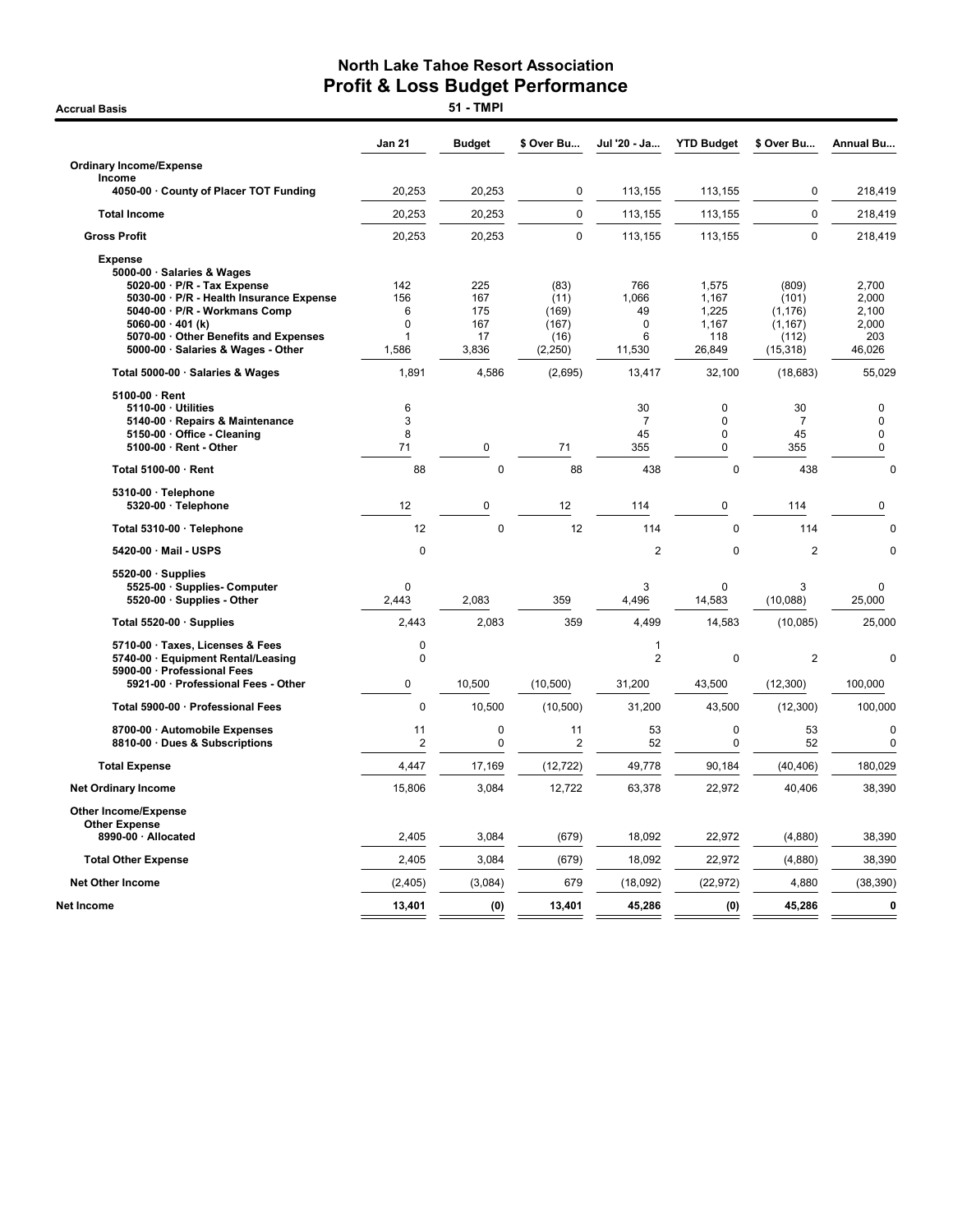| <b>Accrual Basis</b>                                                                                                      |                       | 60 - Membership   |                          |                       |                       |                           |                         |
|---------------------------------------------------------------------------------------------------------------------------|-----------------------|-------------------|--------------------------|-----------------------|-----------------------|---------------------------|-------------------------|
|                                                                                                                           | <b>Jan 21</b>         | <b>Budget</b>     | \$ Over Budget           | Jul '20 - Jan 21      | <b>YTD Budget</b>     | \$ Over Budget            | <b>Annual Budget</b>    |
| <b>Ordinary Income/Expense</b>                                                                                            |                       |                   |                          |                       |                       |                           |                         |
| Income<br>4200-00 · Membership Dues Revenue<br>4250-00 · Revenues-Membership Activities<br>4250-01 · Community Awards     | 12,012                | 10,417            | 1,595                    | 80,586                | 72,917                | 7,670                     | 125,000                 |
| 4250-04 · Silent Auction<br>4250-05 · Sponsorships                                                                        | 0<br>0                | 0<br>0            | $\mathbf 0$<br>$\pmb{0}$ | 0<br>0                | 0<br>0                | 0<br>0                    | 19,000<br>19,000        |
| 4250-01 Community Awards - Other                                                                                          | 0                     | 0                 | $\mathbf 0$              | 0                     | 0                     | 0                         | 20,000                  |
| Total 4250-01 · Community Awards                                                                                          | $\mathbf 0$           | 0                 | $\overline{0}$           | $\pmb{0}$             | $\mathbf 0$           | $\mathbf 0$               | 58,000                  |
| 4250-02 · Chamber Events<br>4250-03 · Summer/Winter Rec Luncheon<br>4251-00 · Tues AM Breakfast Club                      | 0<br>$\mathbf 0$      | 0<br>0            | $\mathbf 0$<br>$\Omega$  | 0<br>0                | 1,500<br>1,500        | (1,500)<br>(1,500)        | 6,000<br>2,500          |
| 4251-01 · Tues AM Breakfast Club Sponsors<br>4251-00 · Tues AM Breakfast Club - Other                                     | 0<br>0                | 200<br>450        | (200)<br>(450)           | 0<br>0                | 800<br>1,250          | (800)<br>(1,250)          | 2,000<br>4,000          |
| Total 4251-00 · Tues AM Breakfast Club                                                                                    | $\pmb{0}$             | 650               | (650)                    | 0                     | 2,050                 | (2,050)                   | 6,000                   |
| 4250-00 · Revenues-Membership Activities - Other                                                                          | 0                     | 0                 | 0                        | 2,650                 | $\pmb{0}$             | 2,650                     | 0                       |
| Total 4250-00 · Revenues-Membership Activities                                                                            | $\mathbf 0$           | 650               | (650)                    | 2,650                 | 5,050                 | (2,400)                   | 72,500                  |
| 4253-00 · Revenue-Other                                                                                                   | 0                     | $\mathbf 0$       | 0                        | 0                     | 0                     | 0                         | 2,500                   |
| <b>Total Income</b>                                                                                                       | 12,012                | 11,067            | 945                      | 83,236                | 77,967                | 5,270                     | 200,000                 |
| <b>Gross Profit</b>                                                                                                       | 12,012                | 11,067            | 945                      | 83,236                | 77,967                | 5,270                     | 200,000                 |
| <b>Expense</b><br>5000-00 · Salaries & Wages<br>5020-00 · P/R - Tax Expense                                               | 960                   | 458               | 501                      | 1,742                 | 3,208                 | (1,466)                   | 5,500                   |
| 5030-00 · P/R - Health Insurance Expense<br>5040-00 · P/R - Workmans Comp                                                 | 371<br>15             | 667<br>33         | (295)<br>(18)            | 1,185<br>66           | 4,667<br>233          | (3, 482)<br>(167)         | 8,000<br>400            |
| 5060-00 $\cdot$ 401 (k)                                                                                                   | 264                   | 142               | 123                      | 516                   | 992                   | (476)                     | 1,700                   |
| 5070-00 Other Benefits and Expenses<br>5000-00 · Salaries & Wages - Other                                                 | 9<br>7,543            | 33<br>5,333       | (24)<br>2,209            | 27<br>21,476          | 233<br>37,333         | (207)<br>(15, 858)        | 400<br>64,000           |
| Total 5000-00 · Salaries & Wages                                                                                          | 9,162                 | 6,667             | 2,495                    | 25,011                | 46,667                | (21, 655)                 | 80,000                  |
| $5100-00 \cdot$ Rent                                                                                                      |                       |                   |                          |                       |                       |                           |                         |
| $5110-00 \cdot$ Utilities<br>5140-00 · Repairs & Maintenance                                                              | 47<br>23              | 33<br>8           | 14<br>15                 | 237<br>58             | 233<br>58             | 4<br>$\mathbf 0$          | 400<br>100              |
| 5150-00 · Office - Cleaning<br>5100-00 · Rent - Other                                                                     | 68<br>809             | 58<br>638         | 10<br>172                | 277<br>4,927          | 408<br>4,463          | (131)<br>465              | 700<br>7,650            |
| Total 5100-00 · Rent                                                                                                      | 948                   | 737               | 211                      | 5,500                 | 5,162                 | 337                       | 8,850                   |
| 5310-00 · Telephone<br>5320-00 · Telephone                                                                                | 92                    | 121               | (29)                     | 719                   | 846                   | (127)                     | 1,450                   |
| Total 5310-00 · Telephone                                                                                                 | 92                    | 121               | (29)                     | 719                   | 846                   | (127)                     | 1,450                   |
| 5420-00 · Mail - USPS                                                                                                     | 0                     | 10                | (10)                     | 11                    | 70                    | (59)                      | 120                     |
| $5520-00 \cdot$ Supplies<br>5525-00 · Supplies- Computer                                                                  | $\pmb{0}$             |                   |                          | $\overline{2}$        | 0                     | $\overline{2}$            | 0                       |
| 5520-00 · Supplies - Other                                                                                                | 18                    | 167               | (149)                    | 136                   | 1,167                 | (1,030)                   | 2,000                   |
| Total 5520-00 · Supplies                                                                                                  | 18                    | 167               | (149)                    | 138                   | 1,167                 | (1,029)                   | 2,000                   |
| 5710-00 · Taxes, Licenses & Fees<br>5740-00 · Equipment Rental/Leasing<br>5900-00 · Professional Fees                     | $\pmb{0}$<br>55       | 173               | (119)                    | 23<br>431             | 0<br>1,213            | 23<br>(783)               | 0<br>2,080              |
| 5921-00 · Professional Fees - Other                                                                                       | 0                     | 500               | (500)                    | 0                     | 500                   | (500)                     | 1,000                   |
| Total 5900-00 · Professional Fees                                                                                         | $\pmb{0}$             | 500               | (500)                    | $\mathbf 0$           | 500                   | (500)                     | 1,000                   |
| 6423-00 · Membership Activities<br>6434-00 Community Awards Dinner                                                        | 0                     | 0                 | 0                        | 295                   | 0                     | 295                       | 28,000                  |
| 6436-00 · Membership - Wnt/Sum Rec Lunch                                                                                  | $\pmb{0}$             | 0                 | 0                        | 0                     | 500                   | (500)                     | 1,000                   |
| 6437-00 · Tuesday Morning Breakfast Club<br>6442-00 · Public Relations/Website<br>6423-00 · Membership Activities - Other | $\pmb{0}$<br>933<br>0 | 338<br>417<br>417 | (338)<br>516<br>(417)    | 0<br>4,667<br>915     | 938<br>2,917<br>2,917 | (938)<br>1,750<br>(2,002) | 3,000<br>5,000<br>5,000 |
| Total 6423-00 · Membership Activities                                                                                     | 933                   | 1,171             | (238)                    | 5,877                 | 7,271                 | (1, 394)                  | 42,000                  |
| 8200-00 · Associate Relations                                                                                             | 0                     | 13                | (13)                     | 31                    | 88                    | (56)                      | 150                     |
| 8500-00 · Credit Card Fees                                                                                                | 38                    | $\mathbf 0$       | 38                       | 262                   | $\mathbf 0$           | 262                       | 1,850                   |
| 8700-00 · Automobile Expenses<br>8750-00 · Meals/Meetings                                                                 | 5<br>0                | 33<br>33          | (28)<br>(33)             | 147<br>$\overline{7}$ | 233<br>233            | (86)<br>(226)             | 400<br>400              |
| 8810-00 · Dues & Subscriptions<br>8920-00 · Bad Debt                                                                      | 11<br>37,107          | 17<br>$\mathbf 0$ | (6)<br>37,107            | 137<br>37,392         | 117<br>0              | 20<br>37,392              | 200<br>0                |
| <b>Total Expense</b>                                                                                                      | 48,369                | 9,642             | 38,728                   | 75,686                | 63,567                | 12,119                    | 140,500                 |
| <b>Net Ordinary Income</b>                                                                                                | (36, 357)             | 1,425             | (37, 782)                | 7,551                 | 14,400                | (6, 850)                  | 59,500                  |
| Other Income/Expense                                                                                                      |                       |                   |                          |                       |                       |                           |                         |
| <b>Other Expense</b><br>8990-00 · Allocated                                                                               | 1,879                 | 2,407             | (528)                    | 14,131                | 17,928                | (3,797)                   | 29,961                  |
| <b>Total Other Expense</b>                                                                                                | 1,879                 | 2,407             | (528)                    | 14,131                | 17,928                | (3,797)                   | 29,961                  |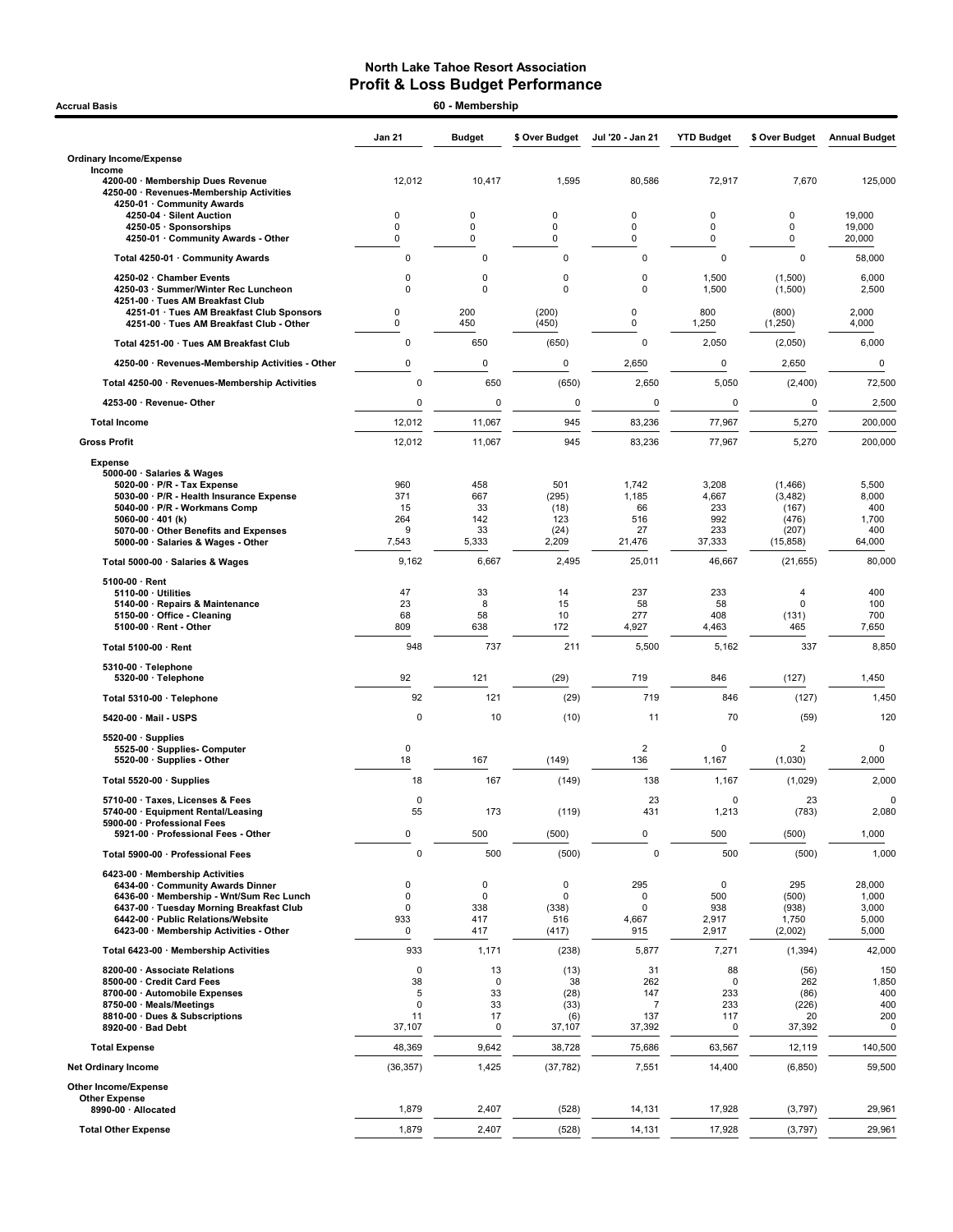| <b>Accrual Basis</b>    | 60 - Membership |               |                |                  |                   |                |                      |  |
|-------------------------|-----------------|---------------|----------------|------------------|-------------------|----------------|----------------------|--|
|                         | <b>Jan 21</b>   | <b>Budget</b> | \$ Over Budget | Jul '20 - Jan 21 | <b>YTD Budget</b> | \$ Over Budget | <b>Annual Budget</b> |  |
| <b>Net Other Income</b> | 1.879           | (2, 407)      | 528            | (14.131)         | (17.928)          | 3,797          | (29, 961)            |  |
| <b>Net Income</b>       | (38, 236)       | (982)         | (37, 254)      | (6,580)          | (3,528)           | (3,053)        | 29,539               |  |